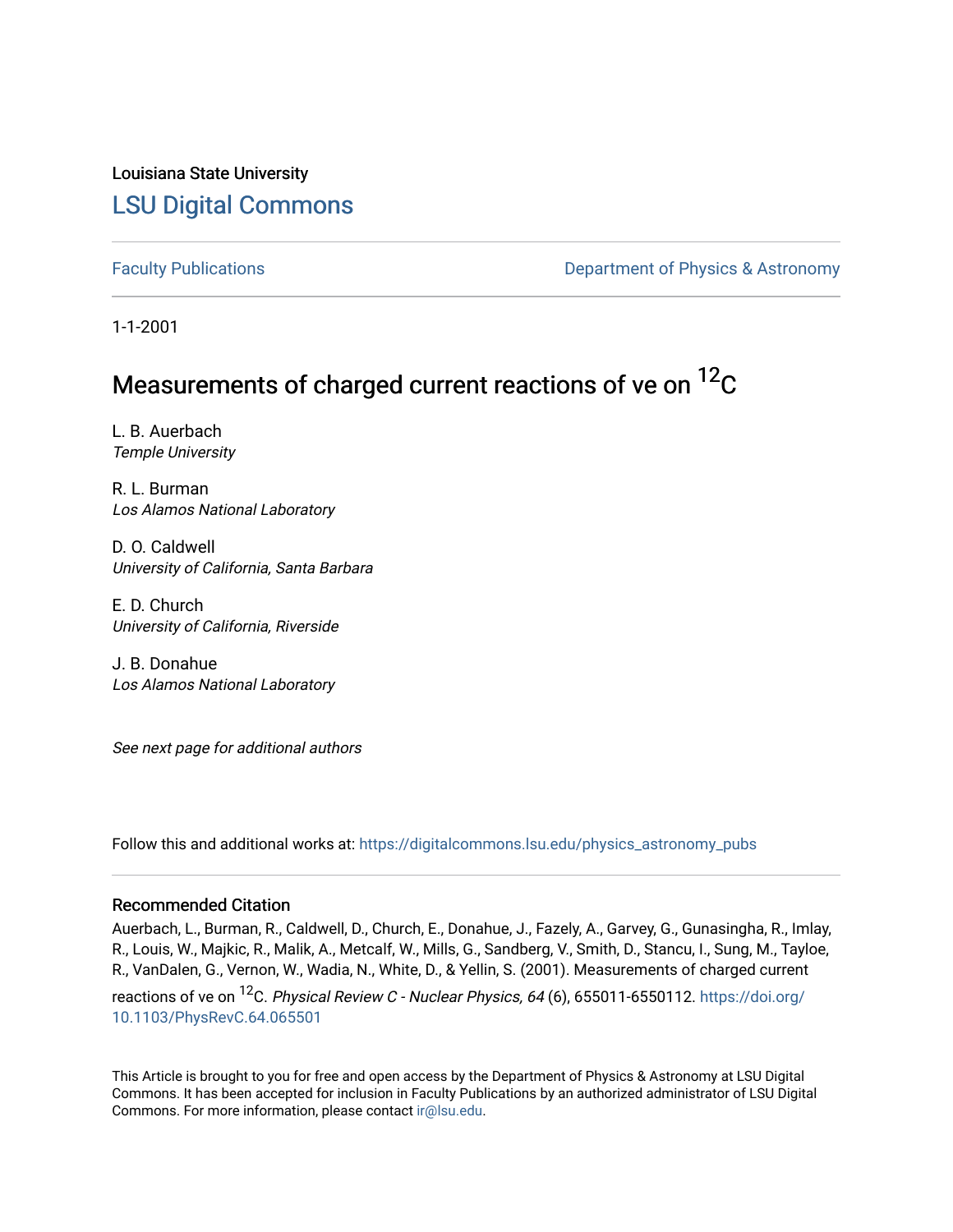#### Authors

L. B. Auerbach, R. L. Burman, D. O. Caldwell, E. D. Church, J. B. Donahue, A. Fazely, G. T. Garvey, R. M. Gunasingha, R. Imlay, W. C. Louis, R. Majkic, A. Malik, W. Metcalf, G. B. Mills, V. Sandberg, D. Smith, I. Stancu, M. Sung, R. Tayloe, G. J. VanDalen, W. Vernon, N. Wadia, D. H. White, and S. Yellin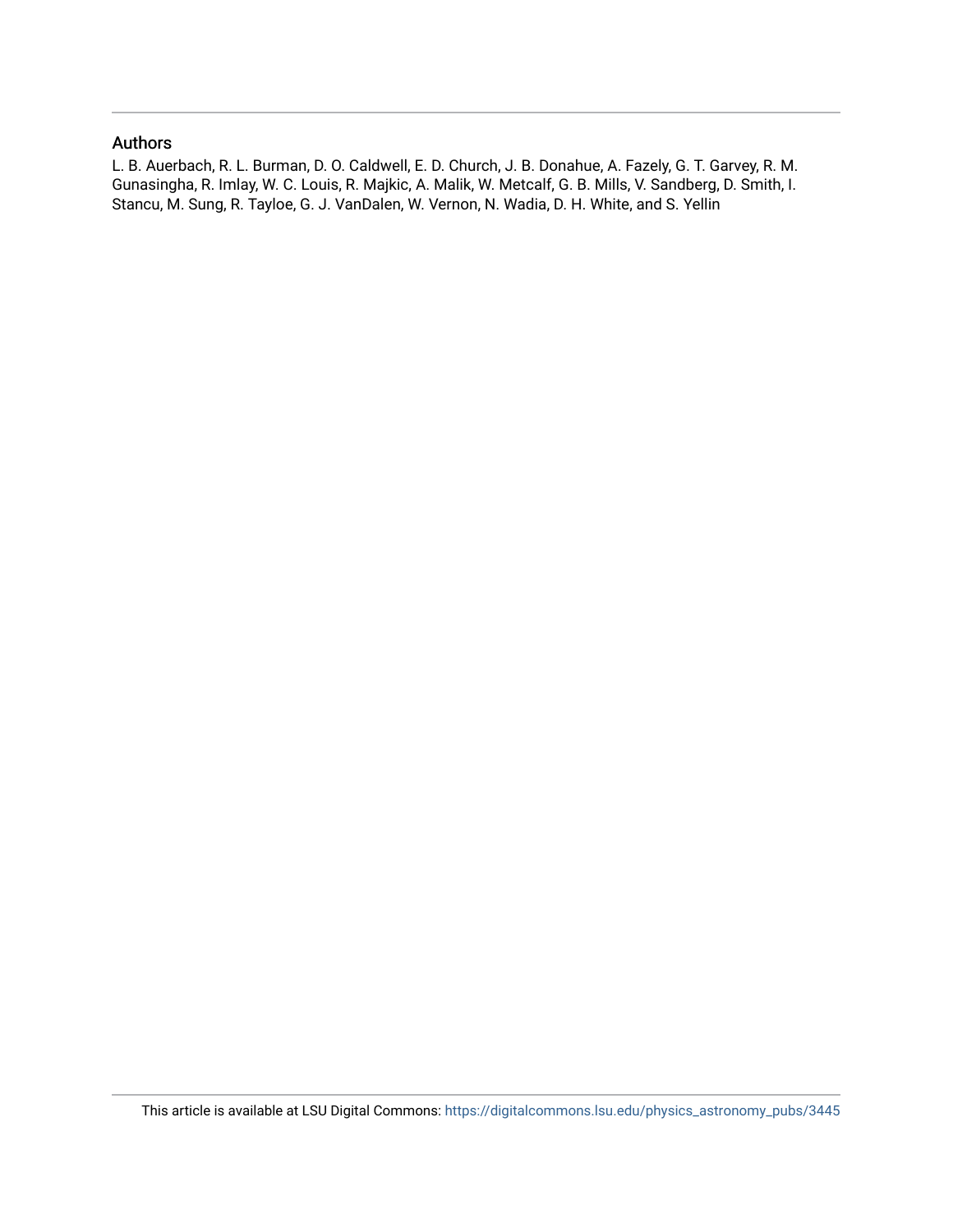## Measurements of Charged Current Reactions of  $\nu_e$  on  ${}^{12}C$

L.B. Auerbach, $^8$  R.L. Burman, $^5$  D.O. Caldwell, $^3$  E.D. Church, $^1$ 

J.B. Donahue,<sup>5</sup> A. Fazely,<sup>7</sup> G.T. Garvey,<sup>5</sup> R.M. Gunasingha,<sup>7</sup> R. Imlay,<sup>6</sup>

W.C. Louis,<sup>5</sup> R. Majkic,<sup>8</sup> A. Malik,<sup>6</sup> W. Metcalf,<sup>6</sup> G.B. Mills,<sup>5</sup>

V. Sandberg,<sup>5</sup> D. Smith,<sup>4</sup> I. Stancu,<sup>1</sup>\*M. Sung,<sup>6</sup> R. Tayloe,<sup>5†</sup>

G.J. VanDalen,<sup>1</sup> W. Vernon,<sup>2</sup> N. Wadia,<sup>6</sup> D.H. White,<sup>5</sup> S. Yellin<sup>3</sup> (LSND Collaboration)

<sup>1</sup> University of California, Riverside, CA 92521

<sup>2</sup> University of California, San Diego, CA 92093

<sup>3</sup> University of California, Santa Barbara, CA 93106

<sup>4</sup> Embry Riddle Aeronautical University, Prescott, AZ 86301

<sup>5</sup> Los Alamos National Laboratory, Los Alamos, NM 87545

<sup>6</sup> Louisiana State University, Baton Rouge, LA 70803

<sup>7</sup> Southern University, Baton Rouge, LA 70813

<sup>8</sup> Temple University, Philadelphia, PA 19122

October 8, 2018

#### Abstract

Charged Current reactions of  $\nu_e$  on <sup>12</sup>C have been studied using a  $\mu^+$ decay-at-rest  $\nu_e$  beam at the Los Alamos Neutron Science Center. The cross section for the exclusive reaction  ${}^{12}C(\nu_e, e^-){}^{12}N_{g.s.}$  was measured to be  $(8.9 \pm 0.3 \pm 0.9) \times 10^{-42}$  cm<sup>2</sup>. The observed energy dependence of the cross section and angular distribution of the outgoing electron agree well with theoretical expectations. Measurements are also presented for inclusive transitions to <sup>12</sup>N excited states, <sup>12</sup>C( $\nu_e$ ,  $e^{-}\right)^{12}N^*$  and compared with theoretical expectations. The measured cross section,  $(4.3 \pm 0.4 \pm 1.0)$  $(0.6) \times 10^{-42}$  cm<sup>2</sup>, is somewhat lower than previous measurements and than a continuum random phase approximation calculation. It is in better agreement with a recent shell model calculation.

<sup>∗</sup>now at University of Alabama, Tuscaloosa, AL 35487

<sup>†</sup>now at Indiana University, Bloomington, IN 47405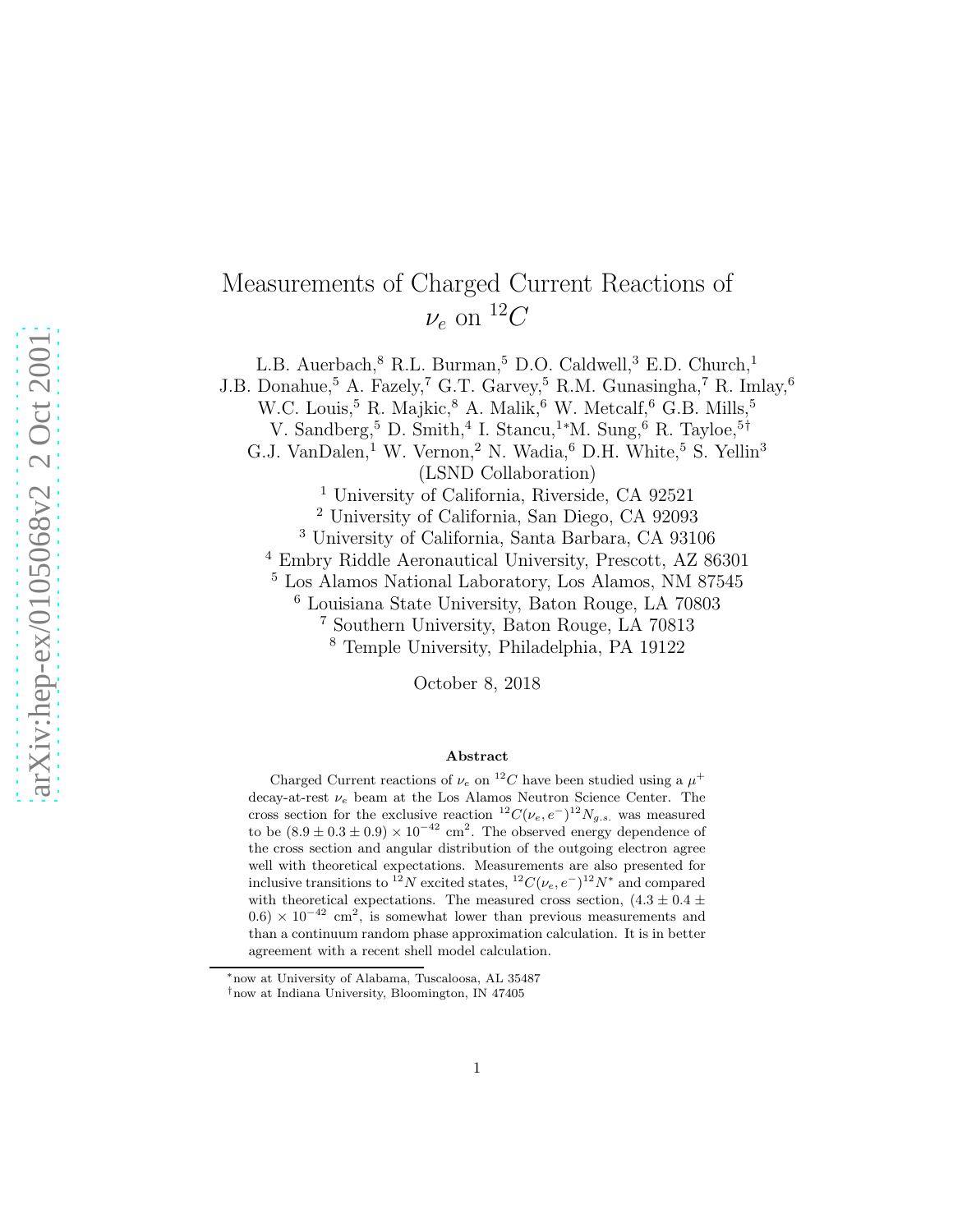#### 1 Introduction

In recent years neutrino interactions with nuclear targets have been used to detect low energy neutrinos (< 500 MeV) from many sources: solar, atmospheric, supernova explosions, reactors and accelerators. An understanding of the nuclear cross sections is necessary for interpretation of the measurements. Especially important nuclei are  ${}^{12}C$  and  ${}^{16}O$  because of the widespread use of oil and water detectors.

Many calculation techniques have been used to determine neutrino-nuclear cross sections. Shell model techniques work best at lower energies where transitions to continuum states are not large. At intermediate energies the Continuum Random Phase Approximation (CRPA) is frequently used, while at still higher energies the Fermi gas model is thought to work well. Comparison of different calculations of the cross section for a particular process can provide an indication of the uncertainty involved. Experimental measurements of some cross sections are, however, necessary to establish the range of validity of the different calculation techniques.

Relatively few measurements of neutrino-nucleus cross sections exist in the energy region of the present experiment,  $E_{\nu}$  < 52.8 MeV. The best measured nucleus is carbon for which three experiments, including the Liquid Scintillator Neutrino Detector (LSND) experiment, have previously reported results. E225[\[1](#page-34-0)] at LAMPF, the KARMEN Collaboration[[2\]](#page-34-0) at the ISIS facility of the Rutherford Laboratory and LSND[[3](#page-34-0)] have measured the cross section for the exclusive reaction  ${}^{12}C(\nu_e, e^-){}^{12}N_{g.s.}$  and for the inclusive reaction  ${}^{12}C(\nu_e, e^-){}^{12}N^*$  to all other accessible  ${}^{12}N$  final states. The  ${}^{12}N$  ground state reaction dominates the total yield as it is the only allowed  $(l = 0)$  transition that occurs in this process. The cross section for producing the  $12N$  ground state can be calculated to an accuracy of approximately 5% as it can be represented in terms of form factors[\[4](#page-34-0)] that can be reliably extracted from other measurements. Calculation of the inclusive cross section for transitions to excited states of  $^{12}N$  is much less straightforward. Various theoretical techniques, each with their own strengths and limitations, have been used to calculate the cross section[[5, 6, 7, 8, 9, 10, 11\]](#page-34-0). Comparison with measurements may help clarify the theoretical picture. In this paper we report our final results for these processes, including measurements of the angular distribution of the electron with respect to the  $\nu_e$  direction and the energy dependence of the ground state transition.

Measurements also exist for two processes closely related to  $\nu_e$  carbon scattering:  $\mu^-$  capture on <sup>12</sup>C[[12\]](#page-34-0) and  $\nu_\mu$  scattering on carbon using a beam of  $\nu_{\mu}$  from  $\pi^{+}$  decay-in-flight (DIF)[\[13](#page-34-0)]. Because these three processes occur at different energies,  $E_{\nu}$ , and momentum transfers,  $Q$ , they constrain different aspects of theoretical calculations. A good test of a theoretical procedure is its ability to predict all three processes. For the  $\nu_e$  carbon measurement  $E_{\nu} \approx 32$ MeV,  $Q \approx 50 \text{ MeV}/c$  and the inclusive cross section is dominated by transitions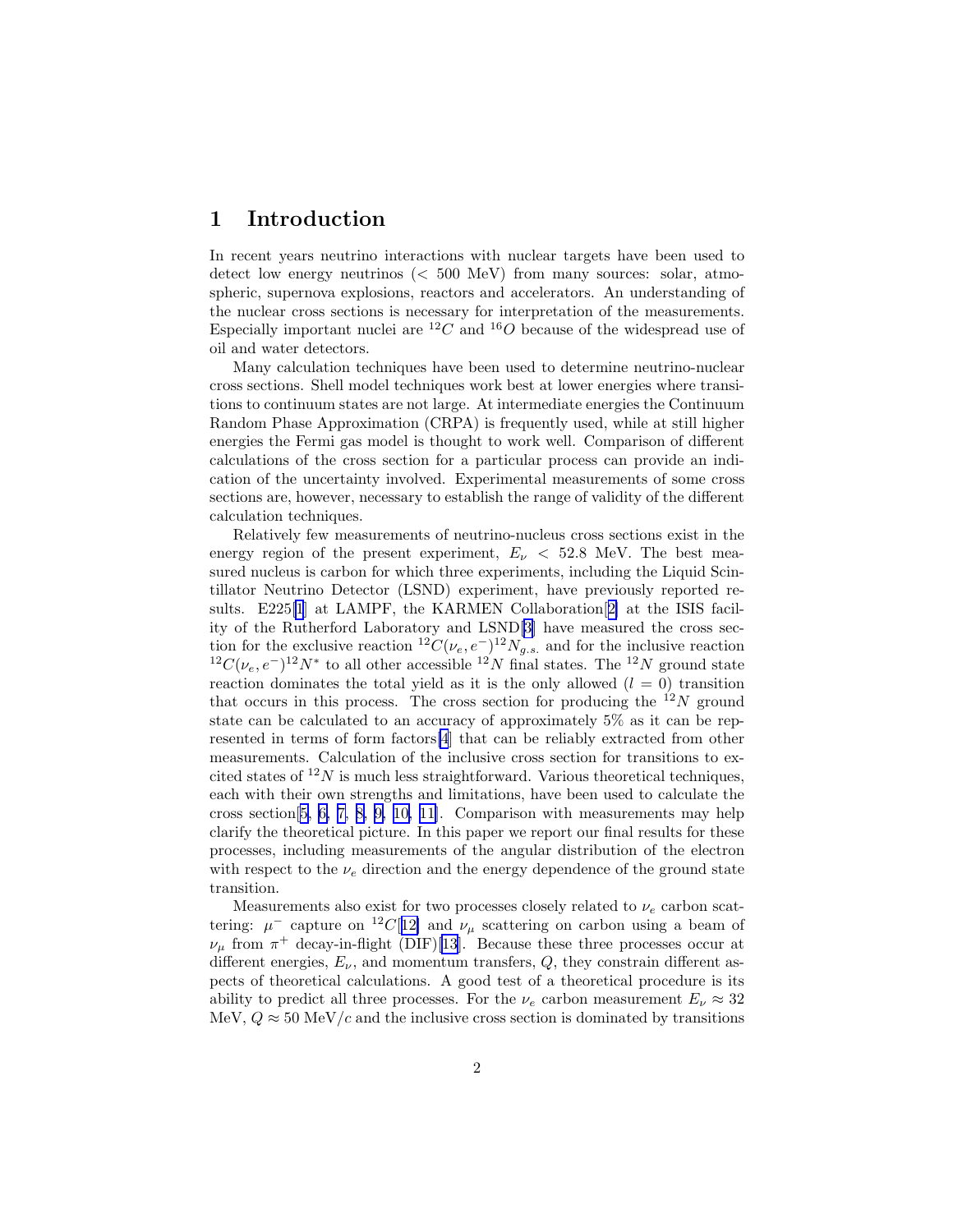<span id="page-4-0"></span>to low multipoles  $(1^+, 1^-, 2^-)$ . In contrast, for the  $\nu_\mu$  carbon measurement  $E_{\nu} \approx 180$  MeV,  $Q \approx 200$  MeV/c and excitations occur up to 100 MeV. The  $\mu^$ capture process, which occurs from the  $S$  state, is intermediate between these two processes with  $Q \approx 90$  MeV/c.

The measurement[\[13\]](#page-34-0) of the inclusive cross section for  ${}^{12}C(\nu_{\mu}, \mu^{-}){}^{12}N^*$ several years ago by LSND attracted substantial interest because a CRPA calculation[[6\]](#page-34-0) predicted a cross section almost twice as large as that observed. An improved calculation by the same group[\[7](#page-34-0)] together with an improved calculation of the neutrino energy spectrum and flux has reduced but not eliminated the discrepancy with the measured cross section. Recent calculations using the shell model[[8, 9\]](#page-34-0) are in better agreement with the measured cross section.

Hayes and Towner<sup>[\[9](#page-34-0)]</sup> calculated a cross section of  $4.1 \times 10^{-42}$  cm<sup>2</sup> for the process  ${}^{12}C(\nu_e, e^-){}^{12}\dot{N}^*$  using the same shell model procedure that provided the best agreement with data for the reaction  ${}^{12}C(\nu_{\mu}, \mu^{-}){}^{12}N^*$ . This is lower than both the earlier[[6\]](#page-34-0) and the more recent<sup>[[7\]](#page-34-0)</sup> CRPA calculations by Kolbe  $et$ al. of  $6.3 \times 10^{-42}$  cm<sup>2</sup> and  $5.5 \times 10^{-42}$  cm<sup>2</sup> respectively. Thus measurements of this cross section can provide a useful test of the relative merits of the different theoretical techniques that have been used.

#### 2 The Neutrino Source

The data reported here were obtained between 1994 and 1997 at the Los Alamos Neutron Science Center (LANSCE) using neutrinos produced at the A6 proton beam stop. We chose to exclude data obtained in 1998 from this analysis because only electrons with reconstructed energies above 20.4 MeV were fully processed for that year's data. Since this analysis is dominated by systematics we decided to limit our analysis to the 1994-1997 data which has a uniform efficiency above 18 MeV. The neutrino source is described in detail elsewhere[[14\]](#page-34-0). In 1994 and 1995 the beam stop consisted of a 30 cm water target surrounded by steel shielding and followed by a copper beam dump. The high-intensity 798 MeV proton beam from the linear accelerator generated a large pion flux from the water target. The flux of  $\nu_e$  used for the measurements reported here arise from the decay at rest (DAR) of stopped  $\pi^+$  and  $\mu^+$ . This decay chain yields almost equal intensities of  $\nu_e$ ,  $\bar{\nu}_\mu$  and  $\nu_\mu$  with the well-determined energy spectra shown in Fig. [1.](#page-5-0)

After the 1995 run the beam stop was substantially modified for accelerator production of tritium (APT) tests. The most significant change for the analysis presented in this paper was the replacement of the water target by tungsten and other materials with high atomic number. This resulted in reduced  $\pi^+$ production and a lower DAR neutrino flux, largely due to the change in the neutron to proton ratio in the target.

The corresponding decay chain for  $\pi^-$  and  $\mu^-$  is highly suppressed due to three factors. First, production of  $\pi^-$  is smaller than for  $\pi^+$ . Second,  $\pi^-$  which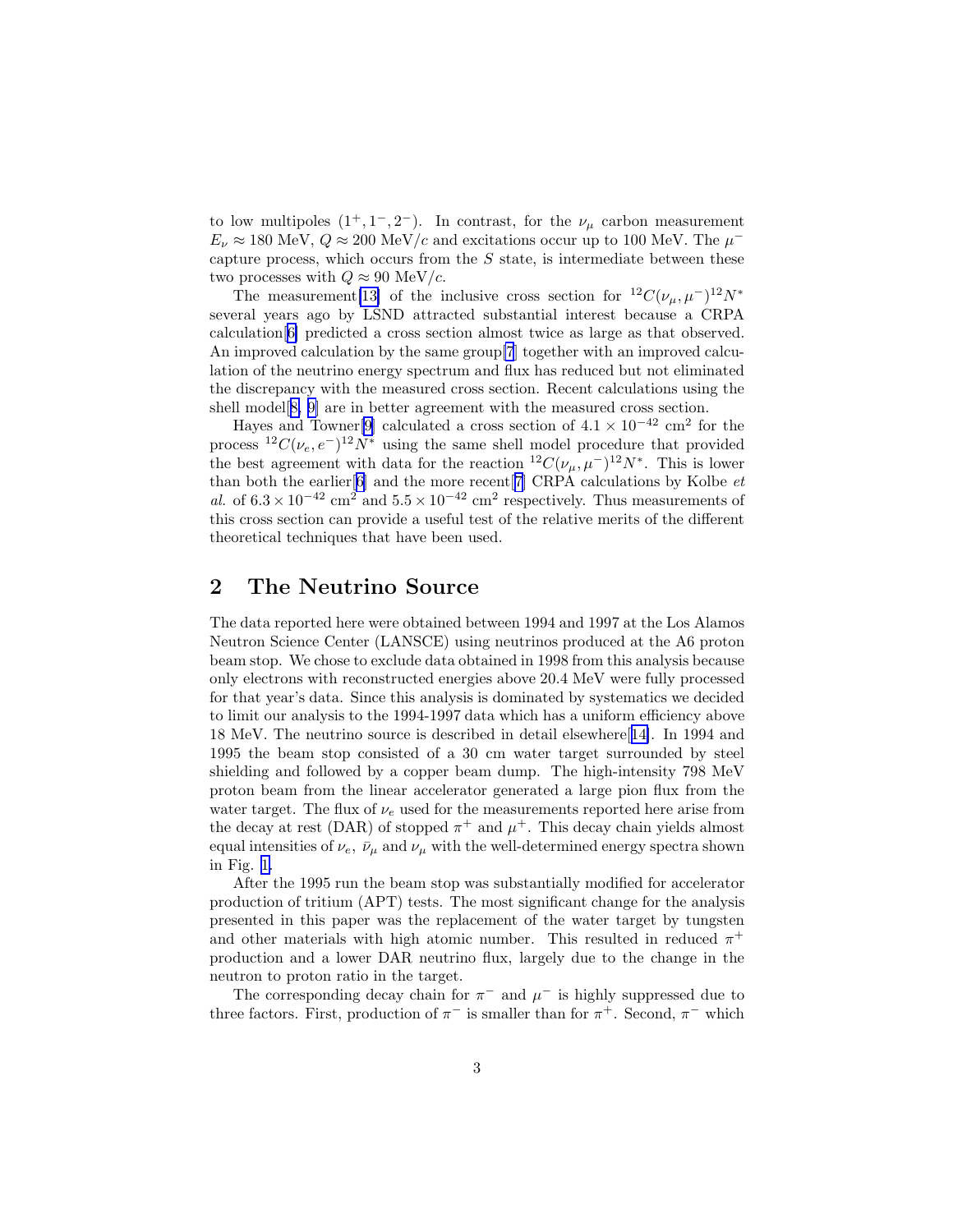<span id="page-5-0"></span>

Figure 1: Flux shape of neutrinos from pion and muon decay at rest.

stop are absorbed by nuclear interactions. Finally, most  $\mu^-$  which stop are absorbed before they can decay. These stopped  $\mu^-$  arise from  $\pi^-$  which decay in flight.

A few percent of the  $\pi^+$  ( $\pi^-$ ) produced at the beam dump decay in flight to  $\nu_{\mu}$  ( $\bar{\nu}_{\mu}$ ) with energies up to 300 MeV. Those  $\nu_{\mu}$  above muon production threshold provide the source used for our measurement of  ${}^{12}C(\nu_{\mu}, \mu^{-}){}^{12}N^{*}[13]$  ${}^{12}C(\nu_{\mu}, \mu^{-}){}^{12}N^{*}[13]$ . In the analysis of the reaction <sup>12</sup>C( $\nu_e$ , e<sup>-</sup>)<sup>12</sup>N<sup>\*</sup> presented in section [7](#page-20-0) below we correct for a small background arising from  $\mu^{\pm}$  produced by high energy  $\nu_{\mu}$  and  $\bar{\nu}_{\mu}$ .

The LANSCE beam dump has been used as the neutrino source for previous experiments[[15, 16, 17\]](#page-34-0). A calibration experiment[\[18](#page-34-0)] measured the rate of stopped  $\mu^+$  from a low-intensity proton beam incident on an instrumented beam stop. The rate of stopped  $\mu^+$  per incident proton was measured as a function of several variables and used to fine-tune a beam dump simulation program[\[19\]](#page-34-0). The simulation program can then be used to calculate the flux for any particular beam dump configuration. The calibration experiment determined the DAR flux to  $\pm 7\%$  for the proton energies and beam stop configurations used at LANSCE. This uncertainty provides the largest source of systematic error for the cross sections presented here. The LANSCE proton beam typically had a current of 800  $\mu$ A at the beam stop during the 1994-1995 running period and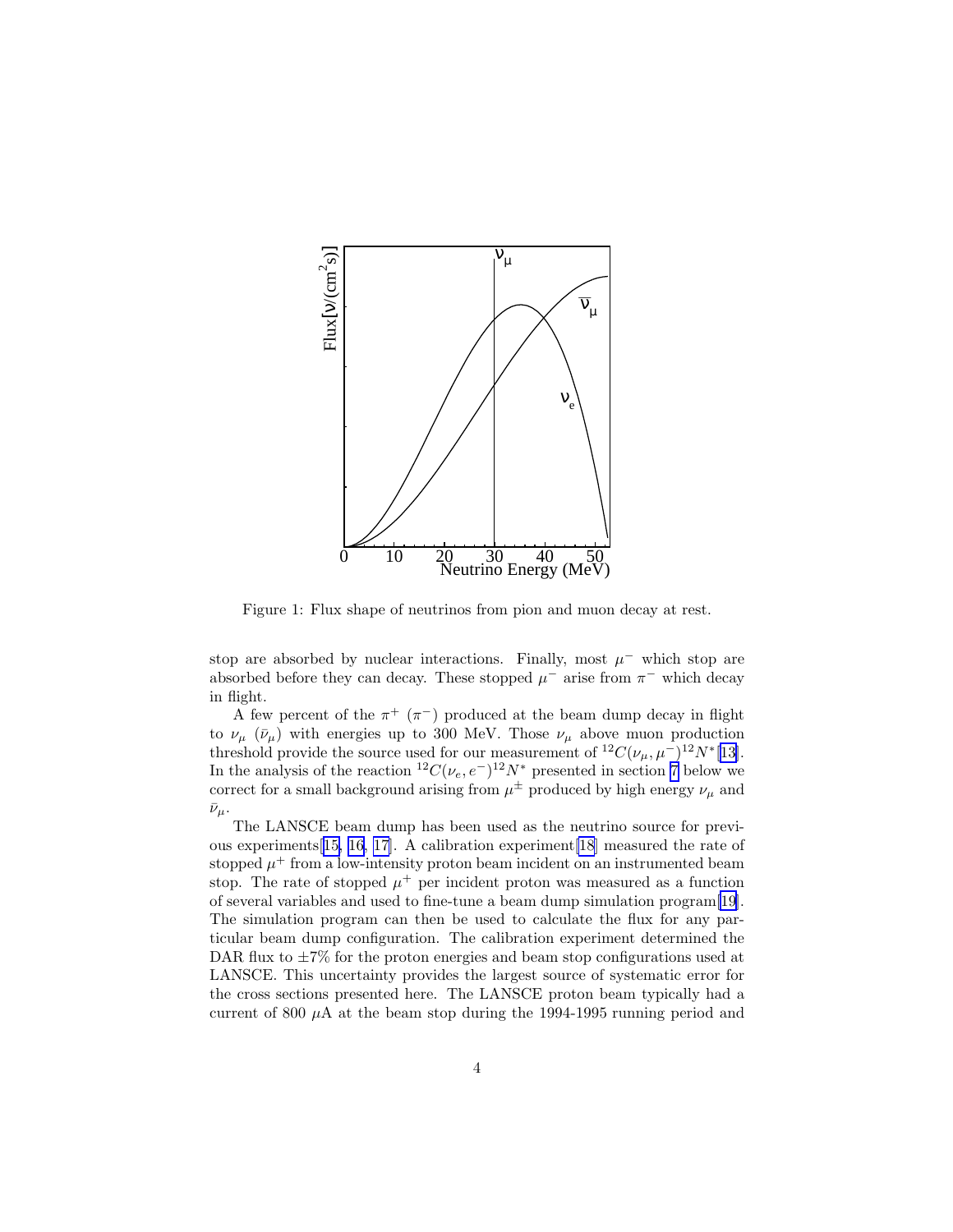<span id="page-6-0"></span>

Figure 2: Detector enclosure and target area configuration, elevation view.

1000  $\mu$ A for 1996-1997. For 1994 and 1995 the energy was approximately 770 MeV at the beam stop due to energy loss in upstream targets, while it was approximately 800 MeV in 1996 and 1997. The water target was out for 32% of the 1995 data. Upstream targets contributed 1.4% to the DAR flux in 1994 and 1995. The DAR  $\nu_e$  flux averaged over the LSND detector was  $3.08 \times 10^{13}$ cm<sup>-2</sup> for 1994 and  $3.45 \times 10^{13}$  cm<sup>-2</sup> for 1995.

The 1996-1998 data were obtained with the APT beam stop. There were no upstream targets for almost all of the data taking for this period. The DAR  $\nu_e$  flux averaged over the LSND detector was  $1.32 \times 10^{13}$  cm<sup>-2</sup> for 1996 and  $2.73 \times 10^{13}$  cm<sup>-2</sup> for 1997. For the full data sample used in this paper the  $\nu_e$ flux is  $10.58 \times 10^{13}$  cm<sup>-2</sup>.

### 3 The LSND Detector

The detector is located 29.8 m downstream of the proton beam stop at an angle of 12◦ to the proton beam. Figure 2 shows a side-view of the setup. Approximately 2000  $g/cm^2$  of shielding above the detector attenuates the hadronic component of cosmic rays to a negligible level. The detector is also well shielded from the beam stop so that beam associated neutrons are attenuated to a negligible level. Enclosing the detector, except on the bottom, is a highly efficient liquid scintillator veto shield which is essential to reduce contributions from the cosmic ray muon background to a low level. Reference[[14\]](#page-34-0) provides a detailed description of the detector, veto, and data acquisition system which we briefly review here.

The detector is an approximately cylindrical tank containing 167 metric tons of liquid scintillator and viewed by 1220 uniformly spaced 8′′ Hamamatsu photomultiplier tubes (PMT) covering 25% of the surface inside the tank wall. When the deposited energy in the tank exceeds a threshold of approximately 4 MeV electron-equivalent energy and there are fewer than 4 PMT hits in the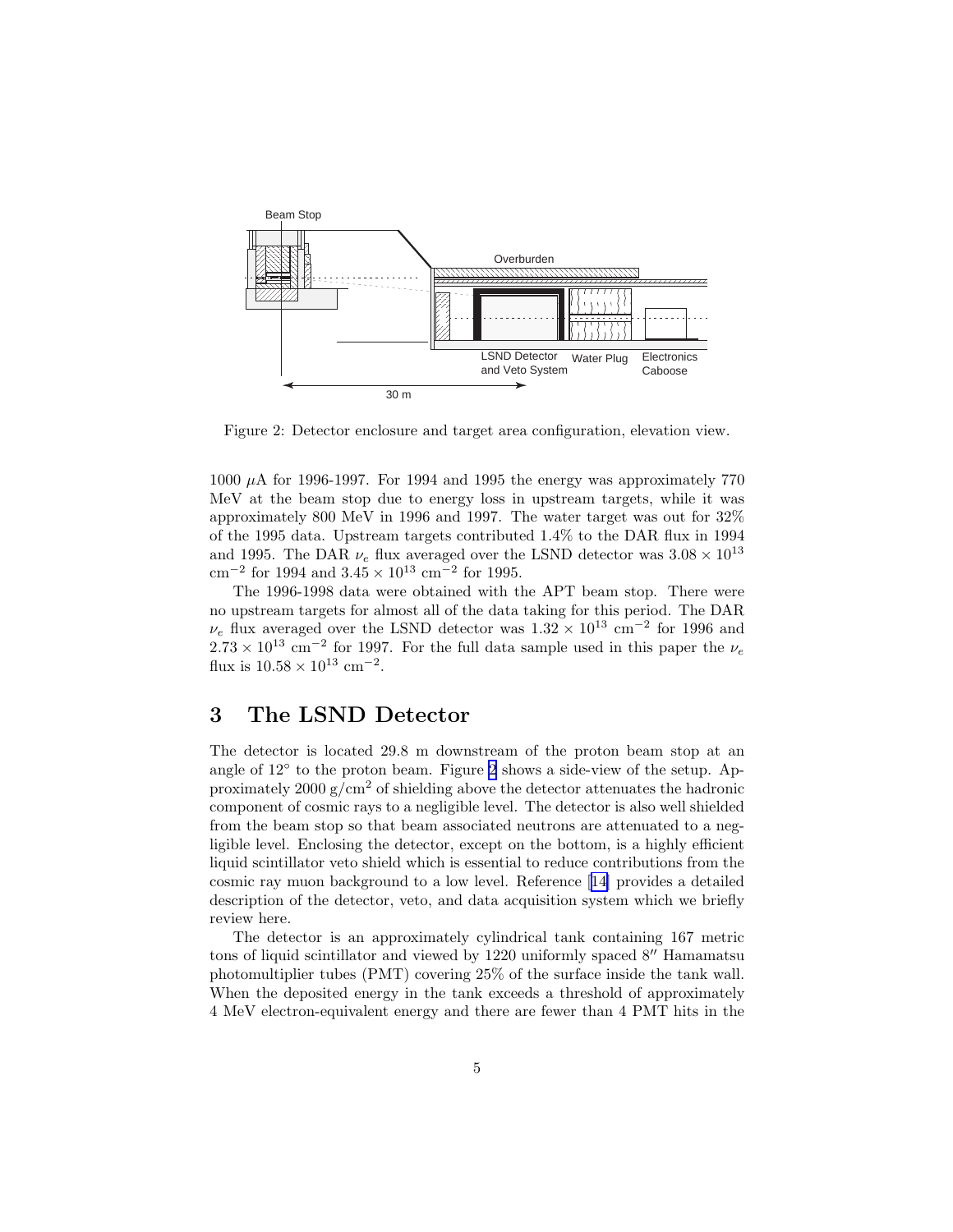veto shield, the digitized time and pulse height of each of these PMTs (and of each of the 292 veto shield PMTs) are recorded. A veto, imposed for 15.2  $\mu$ s following the firing of > 5 veto PMTs, substantially reduces  $(10^{-3})$  the large number of background events arising from the decay of cosmic ray muons that stop in the detector. Activity in the detector or veto shield during the  $51.2 \mu s$ preceding a primary trigger is also recorded, provided there are > 17 detector PMT hits or > 5 veto PMT hits. This activity information is used in the analysis to reject events arising from muon decay. Data after the primary event are recorded for 1 ms with a threshold of 21 PMTs (approximately 0.7 MeV electron-equivalent energy). This low threshold is used for the detection of 2.2 MeV  $\gamma$ 's from neutron capture on free protons. The processes measured in this paper,  ${}^{12}C(\nu_e, e^-){}^{12}N_{g.s.}$  and  ${}^{12}C(\nu_e, e^-){}^{12}N^*$ , do not produce neutrons. Thus, in the present analysis, detection of 2.2 MeV  $\gamma$ 's is used to help determine beamrelated backgrounds with associated neutrons. The detector operates without reference to the beam spill, but the state of the beam is recorded with the event. Approximately 94% of the data is taken between beam spills. This allows an accurate measurement and subtraction of cosmic ray background surviving the event selection criteria.

Most triggers due to electrons from stopped muon decays (Michel electrons) are identified by a preceding activity produced by the decay muon. Occasionally, however the muon will not satisfy the activity threshold of  $> 17$  detector PMT hits or  $> 5$  veto PMT hits. For several LSND analyses, including the present one, it is desirable to further reduce the number of unidentified Michel electrons. Therefore, for data recorded after 1994 all PMT information was recorded for a period of 6  $\mu$ s (2.7 muon lifetimes) preceding certain primary events. For the present analysis this "lookback" information is used to further reduce the cosmic ray muon background as described in Section [5](#page-10-0).

The detector scintillator consists of mineral oil  $(CH<sub>2</sub>)$  in which is dissolved a small concentration  $(0.031 \text{ g/l})$  of b-PBD[[20\]](#page-34-0). This mixture allows the separation of Čerenkov light and scintillation light and produces about  $33$  photoelectrons per MeV of electron energy deposited in the oil. The combination of the two sources of light provides direction information for relativistic particles and makes particle identification (PID) possible. Note that the oil consists almost entirely of carbon and hydrogen. Isotopically the carbon is  $1.1\%$  <sup>13</sup>C and  $98.9\%~^{12}C.$ 

The veto shield encloses the detector on all sides except the bottom. Additional counters were placed below the veto shield after the 1993 run to reduce cosmic ray background entering through the bottom support structure. More counters were added after the 1995 run. The main veto shield[\[21](#page-35-0)] consists of a 15-cm layer of liquid scintillator in an external tank and 15 cm of lead shot in an internal tank. This combination of active and passive shielding tags cosmic ray muons that stop in the lead shot. A veto inefficiency  $\langle 10^{-5} \text{ is achieved} \rangle$ with this detector for incident charged particles.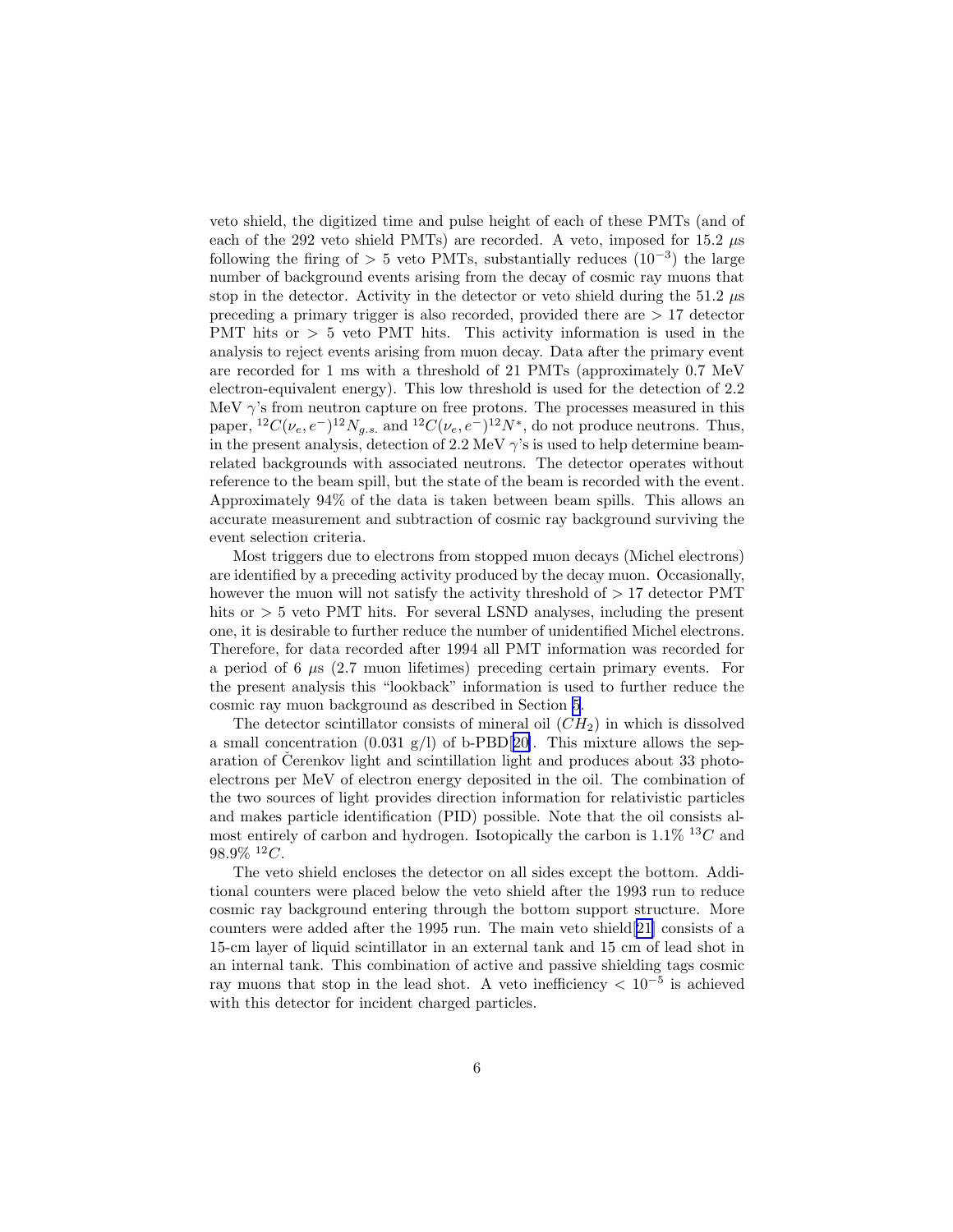#### <span id="page-8-0"></span>4 Analysis Techniques

Each event is reconstructed using the hit time and pulse height of all hit PMTs in the detector[\[14](#page-34-0)]. The present analysis relies on the reconstructed energy, position, direction, and two PID parameters,  $\chi'_{tot}$  and  $\alpha$ , as described later in this section. The particle direction is determined from the Čerenkov cone. The parameters  $\chi_{tot}'$  and  $\alpha$  are used to distinguish electron events from events arising from interactions of cosmic ray neutrons in the detector. We directly measure the response of the detector to electrons and neutrons in the energy range of interest for this analysis by using copious control data samples. We also use a GEANT Monte Carlo simulation, LSNDMC[\[22](#page-35-0)] to simulate events in the detector.

The response of the detector to electrons was determined from a large, essentially pure sample of electrons (and positrons) from the decay of stopped cosmic ray  $\mu^{\pm}$  in the detector. The known energy spectra for electrons from muon decay was used to determine the absolute energy calibration, including its small variation over the volume of the detector. The energy resolution was determined from the shape of the electron energy spectrum and was found to be 6.6% at the 52.8 MeV end-point.

There are no tracking devices in the LSND detector. Thus, event positions must be determined solely from the PMT information. The reconstruction process determines an event position by minimizing a function  $\chi_r$  which is based on the time of each PMT hit corrected for the travel time of light from the assumed event position to the PMT[\[14](#page-34-0)]. The procedure used in several previous analyses systematically shifted event positions away from the center of the detector and thus effectively reduced the fiducial volume[[23\]](#page-35-0). The reconstruction procedure has been analyzed in detail and an improved reconstruction procedure was developed which reduces this systematic shift and provides substantially better position resolution. This procedure also provides results which agree well with positions obtained from the event likelihood procedure described in Ref.[[24\]](#page-35-0). In the analysis presented in this paper, a fiducial cut is imposed by requiring  $D > 35$  cm, where D is the distance between the reconstructed event position and the surface tangent to the faces of the PMTs. Events near the bottom of the detector  $(y < -120$  cm) are also removed, as discussed in Section [5](#page-10-0).

The particle identification procedure is designed to separate particles with velocities well above Cerenkov threshold from particles below Cerenkov threshold. The procedure makes use of the four parameters defined in Ref.[[14\]](#page-34-0). Briefly,  $\chi_r$  and  $\chi_a$  are the quantities minimized for the determination of the event position and direction,  $\chi_t$  is the fraction of PMT hits that occur more than 12 ns after the fitted event time and  $\chi_{tot}$  is proportional to the product of  $\chi_r$ ,  $\chi_a$  and  $\chi_t$ .

Several previous LSND analyses [\[3](#page-34-0), [13](#page-34-0), [23](#page-35-0)] have used  $\chi_{tot}$  for particle identification. The distribution of  $\chi_{tot}$  for electrons, however, has a small variation with electron energy and with the position of the event. Therefore, in this pa-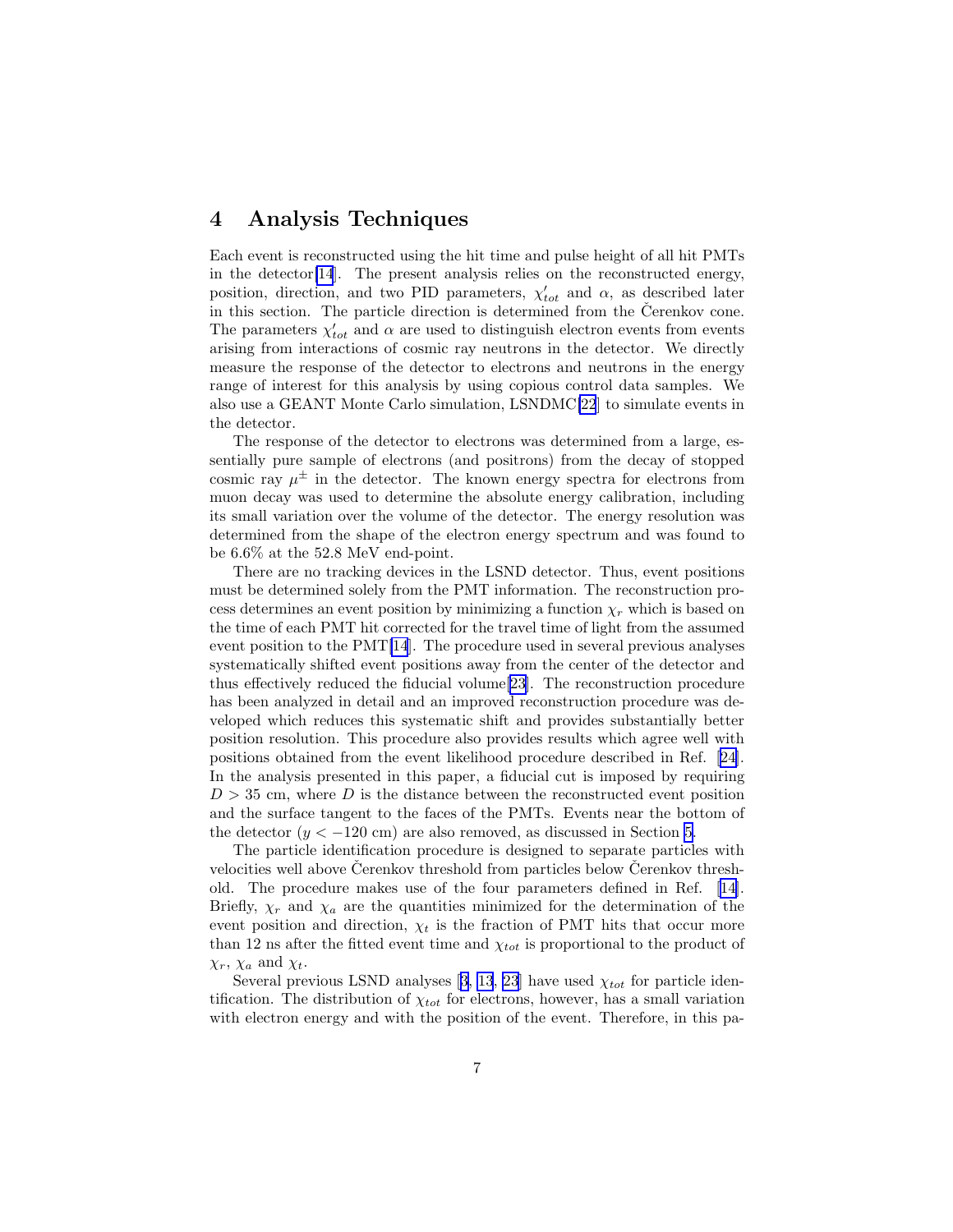

Figure 3: Particle identification parameters (a)  $\chi'_{tot}$  and (b)  $\chi_{\alpha}$  for electrons and neutrons. In the present analysis we require  $\chi_{\alpha} < 4.0$  as indicated by the arrow in (b).

per, we used a modified variable,  $\chi'_{tot}$ , with a mean of zero and sigma of one, independent of the electron energy and positions. We also used the variable,  $\alpha$ ,which is based on the event likelihood procedures discussed in Ref. [[24\]](#page-35-0). As in [\[24](#page-35-0)],  $\alpha$  comes from a separate event reconstruction than that which produced  $\chi'_{tot}$ . It is similar to the parameter  $\rho$  discussed there, which is based on the ratio of Cerenkov to scintillator light. The  $\alpha$  parameter varies from 0 to 1 and peaks at one for electrons and at 0.3 for neutrons. The combination  $\chi_{\alpha} = \chi'_{tot} + 10(1 - \alpha)$  provides better separation of electrons and neutrons than  $\chi'_{tot}$  by itself.

Figure 3(a) shows the  $\chi'_{tot}$  distribution for electrons from stopping  $\mu$  decay and for cosmic ray neutrons with electron equivalent energies in the  $18 < E_e$ 50 MeV range. Neutrons, after thermalizing, undergo a capture reaction,  $n +$  $p \rightarrow d + \gamma$ . The 2.2 MeV  $\gamma$ 's are used to select a clean sample of neutron events. For a neutron  $E_e$  is the equivalent electron energy corresponding to the observed total charge. Figure 3(b) shows the  $\chi_{\alpha}$  distribution for the same events. In the present analysis we eliminate most cosmic ray neutron background by requiring  $\chi_{\alpha}$  < 4.0. We note that a modest particle identification requirement was imposed in the initial data processing that created the samples analyzed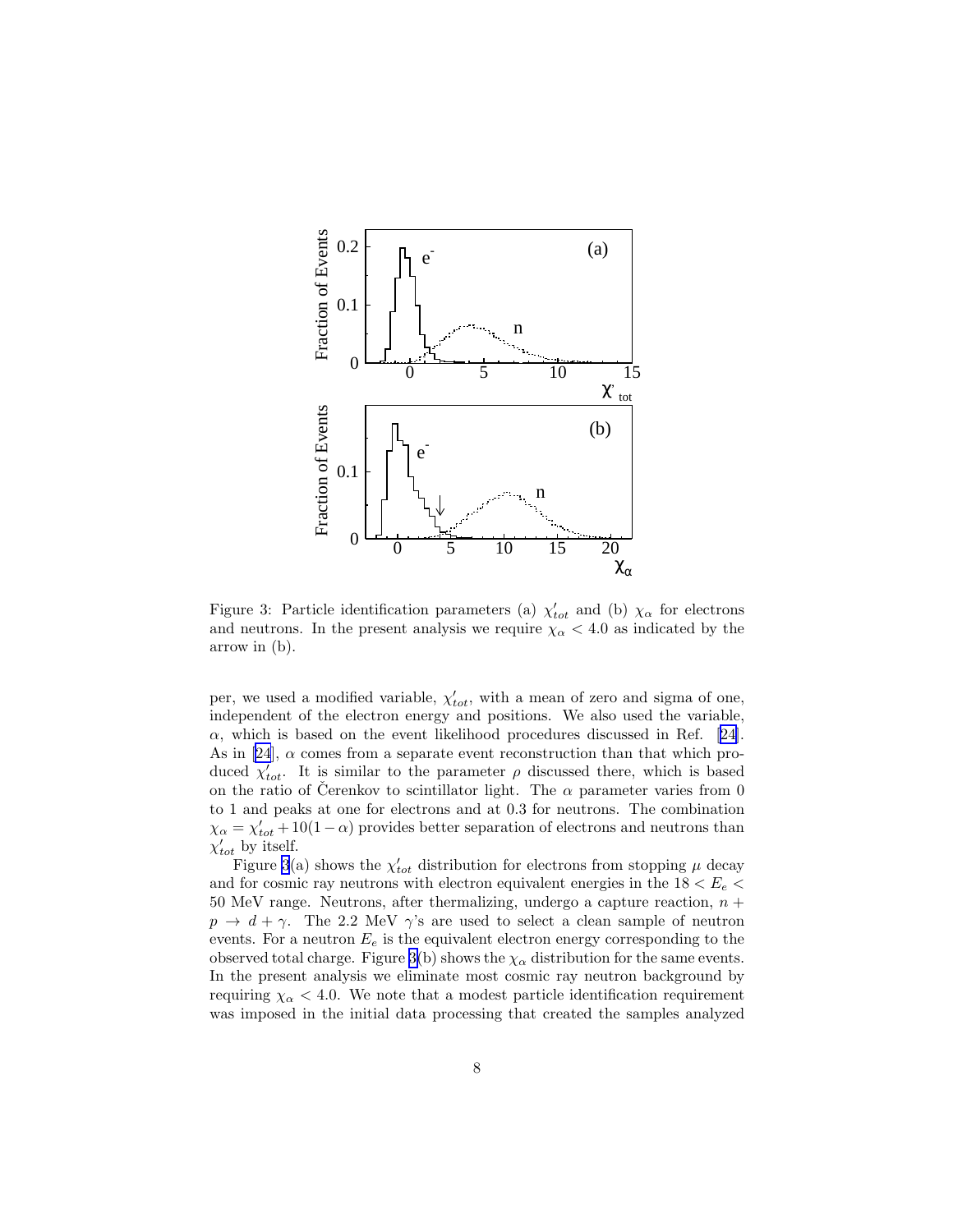<span id="page-10-0"></span>here. The effect of this requirement is also included in the analysis.

Beam-off data taken between beam spills play a crucial role in the analysis of this experiment. Most event selection criteria are designed to reduce the cosmic ray background while retaining high acceptance for the neutrino process of interest. Cosmic ray background which remains after all selection criteria have been applied is well measured with the beam-off data and subtracted using the duty ratio, the ratio of beam-on time to beam-off time. The subtraction was performed separately for each year's data using the measured duty ratio for that year. The ratio averaged over the full data sample was 0.0632. Beam-on and beam-off data have been compared to determine if there are any differences other than those arising from neutrino interactions. Any differences are small and the 1.1% uncertainty in the duty ratio introduces a negligible effect in the present analysis.

#### 5 Electron Selection Criteria

In this section we describe the selection criteria used to obtain a clean sample of inclusive electrons arising from neutrino interactions in the detector. In the next section we present the analysis of the relatively pure sample of events from the process  ${}^{12}C(\nu_e, e^-){}^{12}N_{g.s.}$  which we obtain by requiring the detection of the positron from the  $\beta$ -decay of the  $^{12}N_{g.s.}$ . Section [7](#page-20-0) then presents the analysis of the reaction  ${}^{12}C(\nu_e, e^-){}^{12}N^*$  using the sample of inclusive events without an identified positron from the  $\beta$ -decay of  $^{12}N_{g.s.}$ 

A lower limit of 18.0 MeV is imposed on the electron energy to eliminate the large cosmic ray background from  $^{12}B$   $\beta$ -decay as well as most 15.1 MeV gamma rays from the neutral current excitation of carbon. The  $^{12}B$  nuclei arise from the absorption of stopped  $\mu^-$  on <sup>12</sup>C nuclei in the detector. The scattered electron from the reaction  ${}^{12}C(\nu_e, e^-){}^{12}N_{g.s.}$  has a maximum kinetic energy of 35.5 MeV due to the  $Q$  value of 17.3 MeV. Allowing for energy resolution we impose an upper limit of 40 MeV on the electron energy.

The selection criteria and corresponding efficiencies for electrons with 18 MeV $\lt E_e \lt 40$  MeV are shown in Table [1.](#page-11-0) The reconstructed electron position is required to be a distance  $D > 35$  cm from the surface tangent to the faces of the PMTs. The requirement  $y > -120$  cm removes a small region at the bottom of the detector for which the cosmic ray background is relatively high due to the absence of a veto below the detector. There are  $3.34 \times 10^{30}$   $^{12}C$ nuclei within this fiducial volume. The fiducial volume efficiency, defined to be the ratio of the number of events reconstructed within the fiducial volume to the actual number within this volume, was determined to be  $0.880 \pm 0.055$ . This efficiency is less than one because there is a systematic shift of reconstructed event positions away from the center of the detector as discussed in Section [4.](#page-8-0)

Several selection criteria are designed to further reject cosmic ray induced events. Events with more than three veto PMT hits or any bottom counter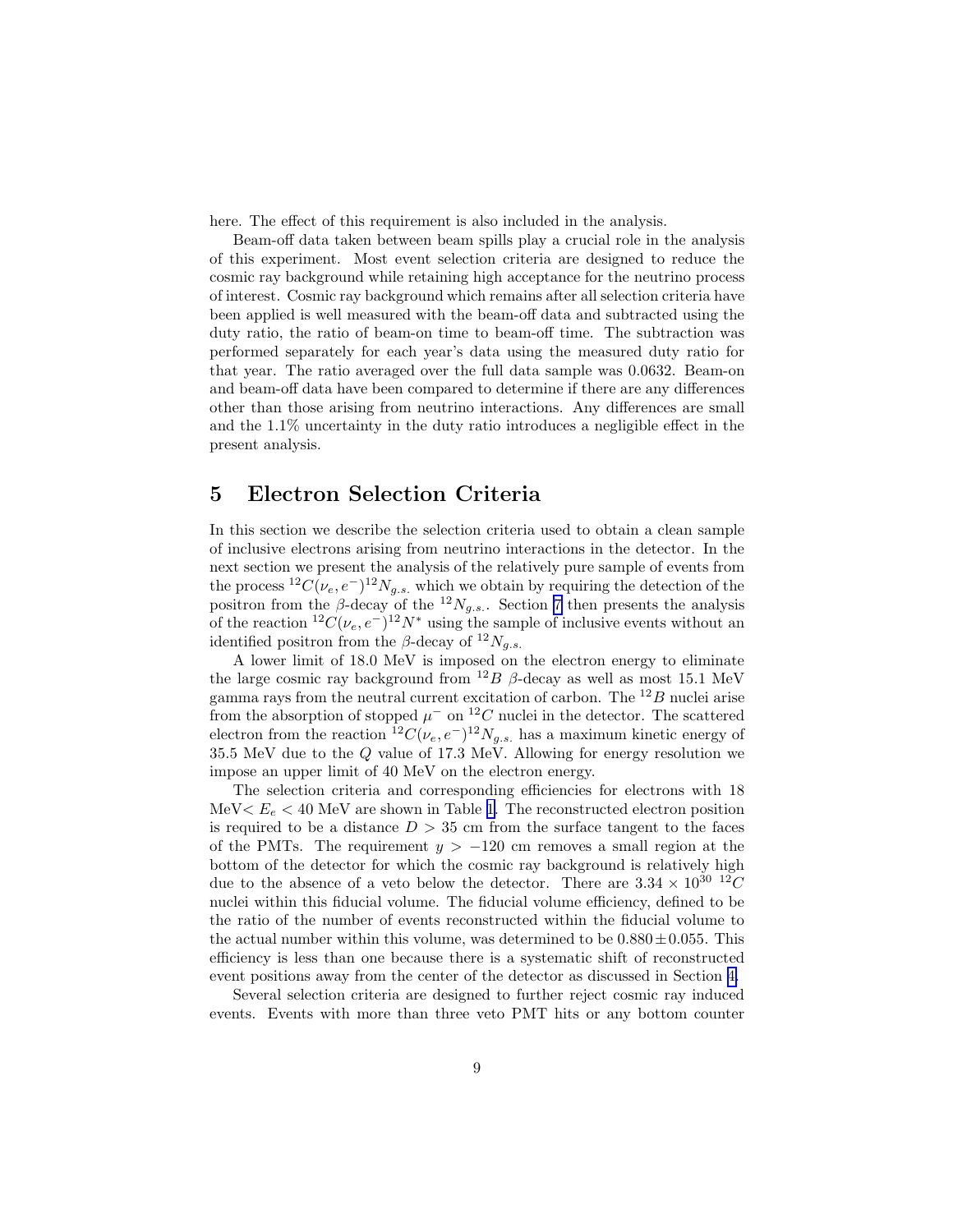| IVIU $V \setminus L\rho \setminus T$ U IVIU $V$ . |                            |                   |
|---------------------------------------------------|----------------------------|-------------------|
| Quantity                                          | Criteria                   | Efficiency        |
| Fiducial volume                                   | $D > 35$ cm,               | $0.880 \pm 0.055$ |
|                                                   | $y > -120$ cm              |                   |
| Particle ID                                       | $\chi_{\alpha}$ < 4        | $0.940 \pm 0.018$ |
| In-time veto                                      | $<$ 4 PMTs                 | $0.988 \pm 0.010$ |
| Past activity                                     | See text                   | $0.635 \pm 0.012$ |
| Future activity                                   | $\Delta t_f > 8.8 \ \mu s$ | $0.991 \pm 0.003$ |
| Lookback                                          | likelihood                 | $0.994 \pm 0.004$ |
| DAQ and tape dead time                            |                            | $0.962 \pm 0.010$ |
| Total                                             |                            | $0.492 \pm 0.035$ |

<span id="page-11-0"></span>Table 1: The electron selection criteria and corresponding efficiencies for events with 18 MeV $\lt E_e \lt 40$  MeV

coincidence during the 500 ns event window are eliminated. The past activity cut is designed to reject most electron events arising from cosmic ray muons which stop in the detector and decay. This background has a time dependence given by the 2.2  $\mu$ s muon lifetime. The past activity selection criteria reject all events with activity within the past 20  $\mu$ s with  $> 5$  veto PMT hits or  $> 17$ detector PMT hits. We also reject any event with a past activity within 51  $\mu s$  with  $> 5$  veto PMT hits and  $> 500$  detector PMT hits. A small  $(0.5\%)$ loss of efficiency arises from a cut (made during initial data processing) on past activities that are spatially correlated with the primary event, within 30  $\mu$ s of the primary event and have  $\geq 4$  veto PMT hits.

Muons which are misidentified as electrons are removed by requiring that there be no future activity consistent with a Michel electron. Any event with a future activity with fewer than 4 veto PMT hits and more than 50 detector PMT hits within 8.8  $\mu$ s is rejected.

Cosmic ray muons which fire  $< 6$  veto PMTs (10<sup>-3</sup> probability) and stop in the iron walls of the detector will not register as past activities. Some of the decay electrons will radiate photons which will enter the detector and be reconstructed as electrons within the fiducial volume. In previous analyses we simply relied on the beam-off subtraction procedure to remove this background. Here we use the "lookback" information described in Section [3](#page-6-0) to reject events from this source. This results in slightly smaller statistical errors in the final beam excess sample.

For primary events with  $>$  300 PMT hits and no activity within the past  $35\mu s$  (20 $\mu s$ ) for 1995 data (1996-1998 data), we recorded all PMT information for the 6  $\mu$ s interval proceeding the event. Muons with  $\lt$  6 veto PMT hits will appear in this "lookback" interval as a cluster of veto PMT hits spatially correlated with the primary event. The distribution of time between the veto signals and the primary event should be consistent with the muon lifetime, and the distributions of veto PMT hits and veto pulse height should be consistent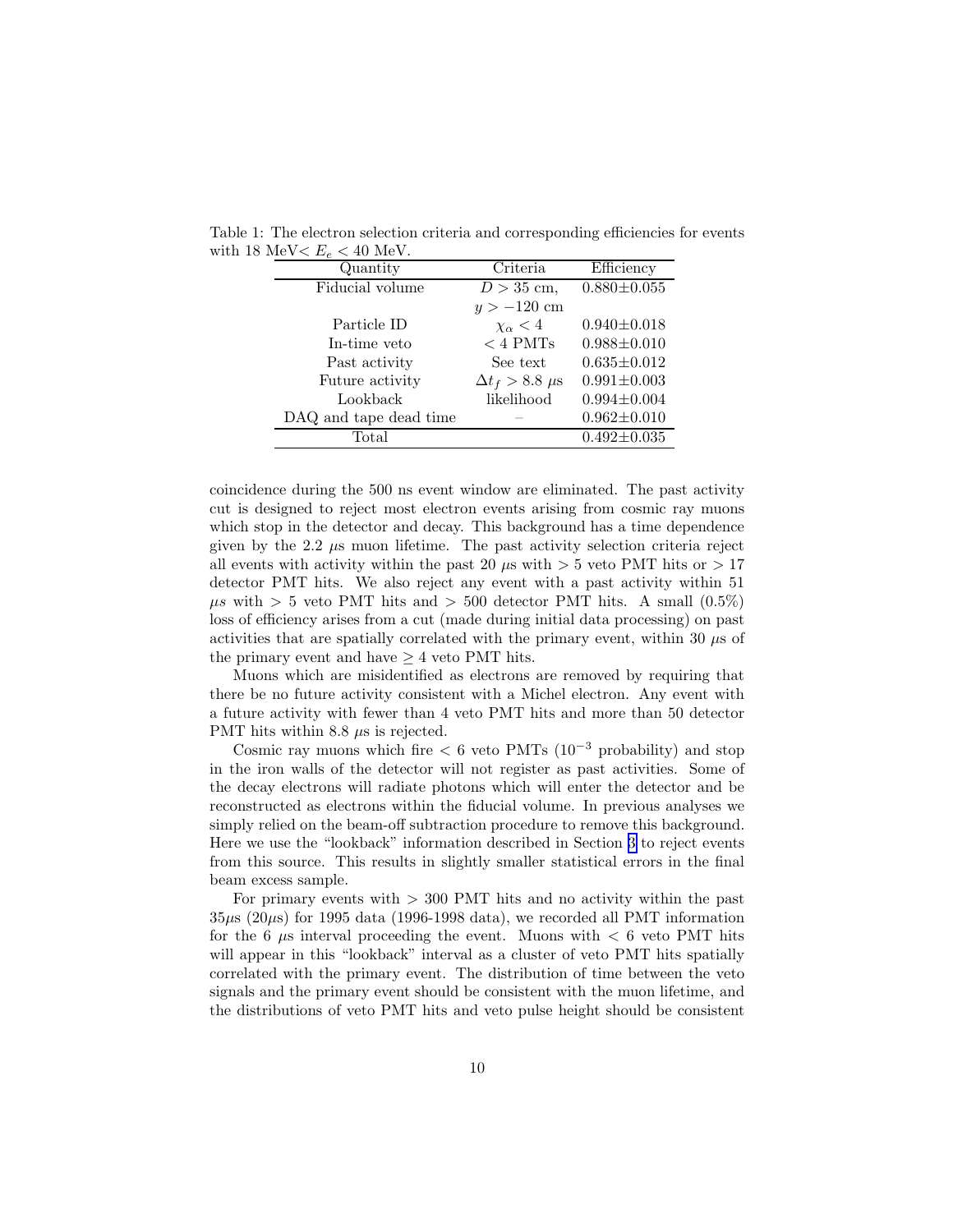

Figure 4: The distribution of time between the primary and the veto signal for beam-off events rejected using the "lookback" information compared with a curve corresponding to the muon lifetime.

with that measured for muons producing  $\lt 6$  veto PMT hits. We developed a likelihood procedure based on these distributions which allowed us to reduce the beam off background by 9% with only a 0.6% loss of efficiency for neutrino events[[25\]](#page-35-0). Figure 4 shows the time between the veto signal and the primary for rejected events. The fitted lifetime of  $2.08\pm0.07$   $\mu$ s agrees well with the expected average lifetime of 2.12  $\mu$ s for stopping  $\mu^+$  and  $\mu^-$  in oil.

The acceptances for the past activity, the future activity, the "lookback" and the in-time veto cuts are obtained by applying these cuts to a large sample of random events triggered with the laser used for detector calibration. These laser events are spread uniformly through the run and thus average over the small variation in run conditions. The acceptance for the 15.1  $\mu$ s trigger veto is included in the past activity efficiency.

A sample of Michel electrons was analyzed to obtain the acceptance of elec-trons for the PID cut. Figure [5](#page-13-0) compares the  $\chi_{\alpha}$  distribution of the inclusive electron sample with a Michel electron sample. The agreement is excellent. To eliminate any energy dependence, the Michel electrons are given weights as a function of energy so that the weighted spectrum agrees with the energy spectrum of electrons from the reaction  ${}^{12}C(\nu_e, e^-){}^{12}N_{g.s.}$ . The acceptance,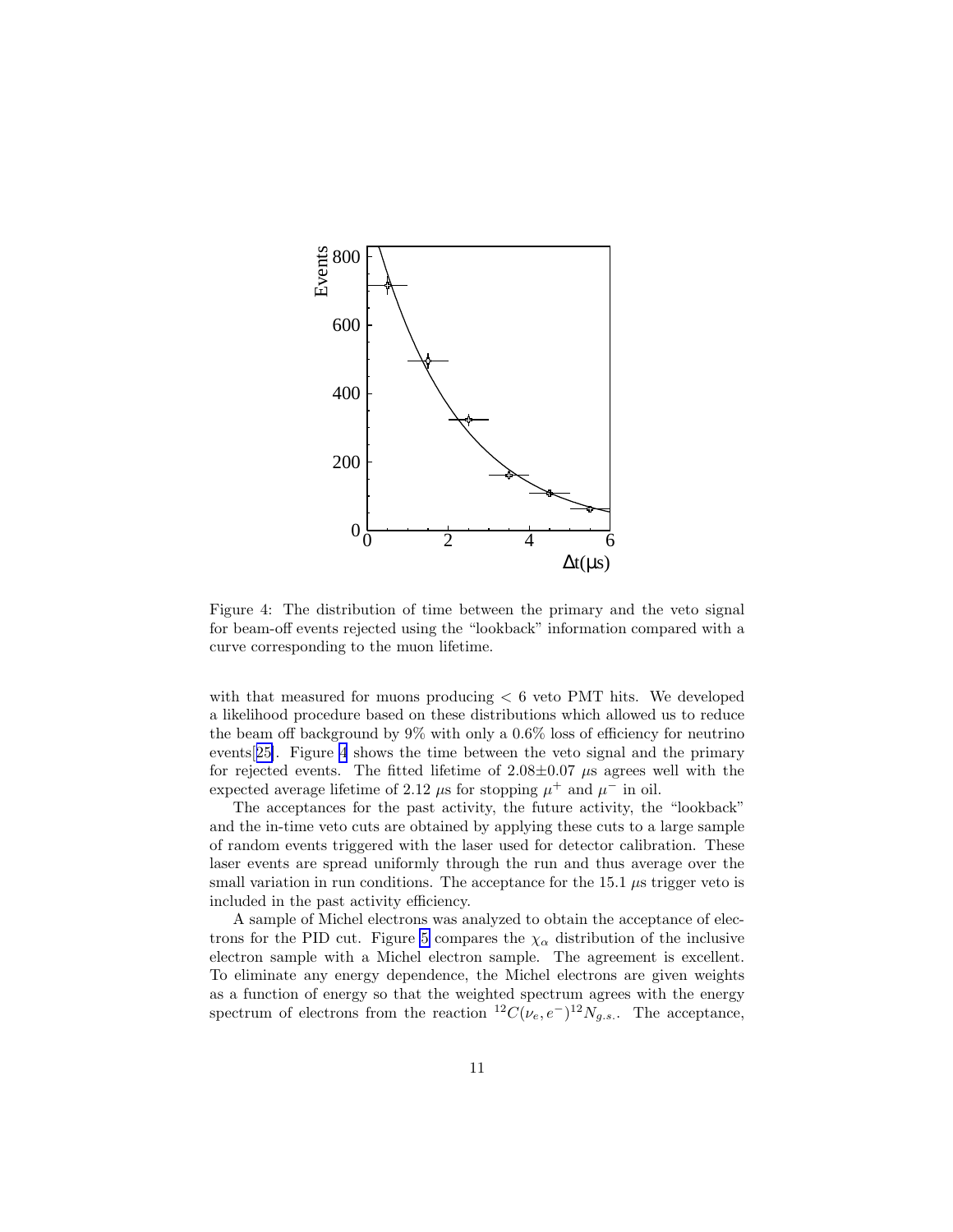<span id="page-13-0"></span>

Figure 5: The  $\chi_{\alpha}$  distribution of the beam excess inclusive electron sample. The histogram shows the  $\chi_{\alpha}$  distribution of Michel electrons.

however, is very insensitive to the assumed energy spectrum. The beam excess distribution shown in Figure 5 is obtained by subtracting the beam off distribution from the beam on distribution as discussed in Section [3.](#page-6-0)

## 6 The Transition to the  $^{12}N$  Ground State

The reaction  $\nu_e + {}^{12}C \rightarrow e^- + {}^{12}N_{g.s.}$  is identified by the detection of the  $e^-$ , followed within 60 ms by the positron from the  $\beta$ -decay of the  $^{12}N_{g.s.}$ . Transitions to excited states of  $12N$  decay by prompt proton emission and thus do not feed down to the  $12N$  ground state or contribute to the delayed coincidence rate. The scattered electron has a maximum kinetic energy of 35.5 MeV due to the Q value of 17.33 MeV. The  $\beta$ -decay has a mean lifetime of 15.9 ms and maximum positron kinetic energy of 16.33 MeV. The cross section to the  $^{12}N$  ground state has been calculated by several groups. The form factors required to calculate the cross section are well known from a variety of previous measurements. This cross section and the known  $\nu_e$  flux are used to obtain the expected electron kinetic energy spectrum. Figure [6](#page-14-0) shows the observed and expected electron energy distributions for events with an identified  $\beta$ -decay. Figure [7](#page-15-0) shows the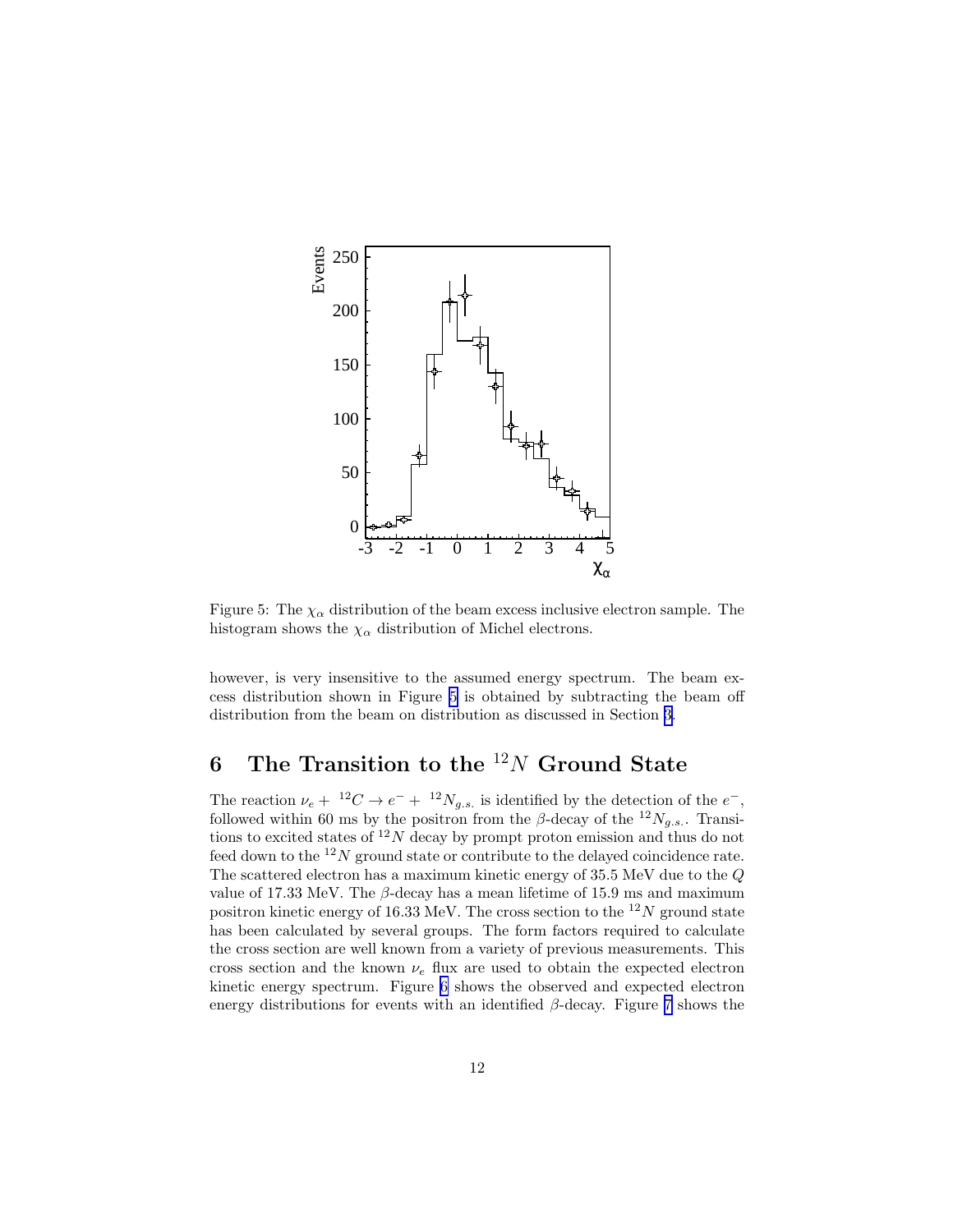<span id="page-14-0"></span>

Figure 6: The observed and expected (solid line) energy distributions for electrons from  ${}^{12}C(\nu_e, e^-){}^{12}N_{g.s.}.$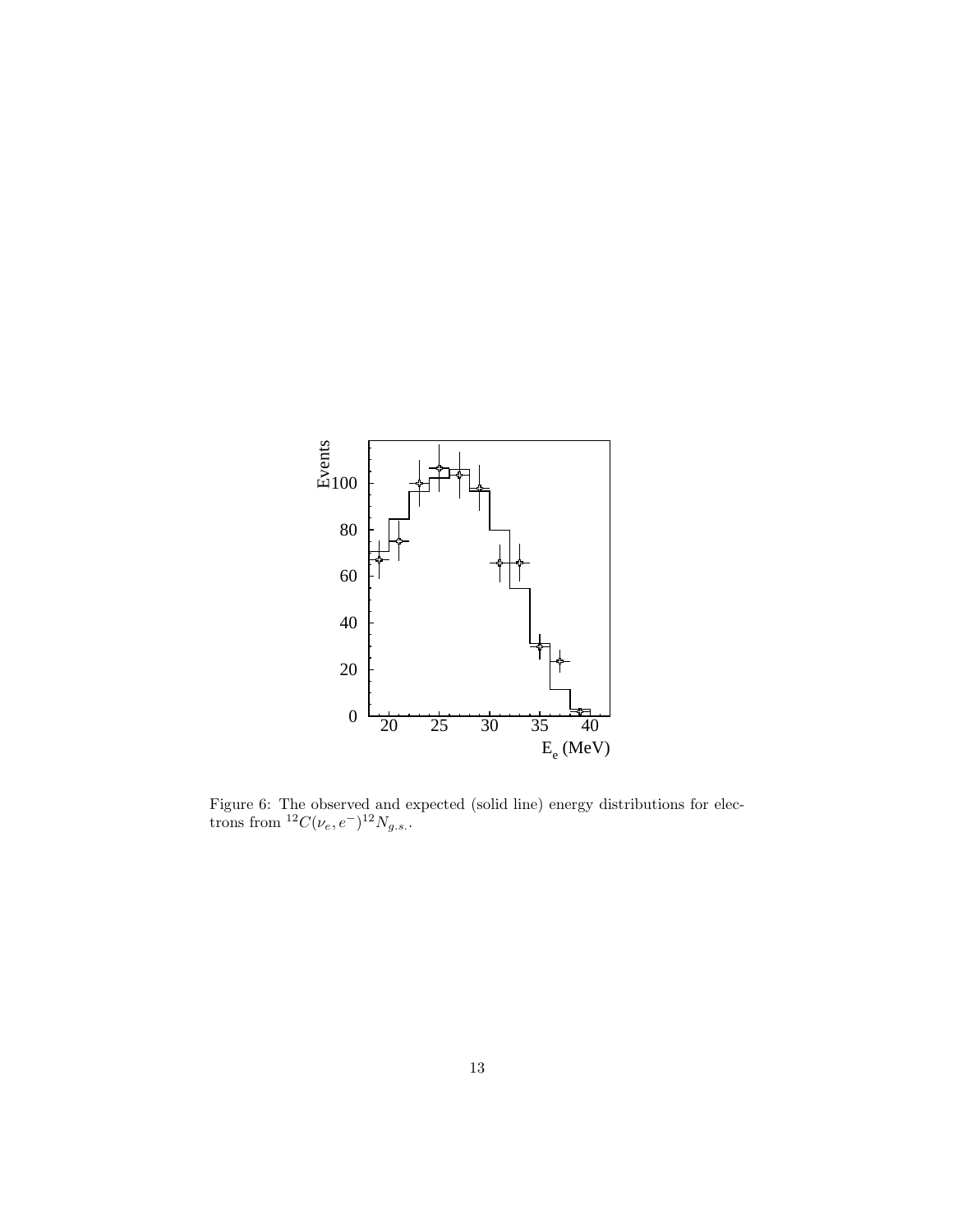<span id="page-15-0"></span>

Figure 7: The spatial distribution of the electron for beam-excess events compared with expectation (solid line) from  ${}^{12}C(\nu_e, e^-){}^{12}N_{g.s.}$ .

observed and expected spatial distributions of the same events. Both figures show good agreement with expectations.

Table [2](#page-16-0) gives the selection criteria and efficiencies for the  $12N$   $\beta$ -decay positron. Figure [8](#page-16-0) shows the observed  $β$ -decay time distribution. The best fit curve yields a lifetime of  $16.3 \pm 0.8$  ms in good agreement with the expected value of 15.9 ms. Figure [9](#page-17-0) shows the distance between the reconstructed electron and positron positions for the beam-excess sample. A cut was applied at 0.7 m, resulting in an acceptance of  $(99.2 \pm 0.8)\%$ . Following an electron produced by a neutrino interaction, an uncorrelated particle, such as the positron from  $12B$  β-decay, will occasionally satisfy all the positron criteria including the requirements of time  $(60 \text{ ms})$  and spatial  $(0.7 \text{ m})$  correlation with the electron. The probability of such an accidental coincidence was measured by using the sample of Michel electrons. The inefficiency caused by the 15.1  $\mu$ s veto and the DAQ dead time are the same as for the electron. Positrons with 4 or more in-time veto hits or any bottom veto coincidence are rejected. The energy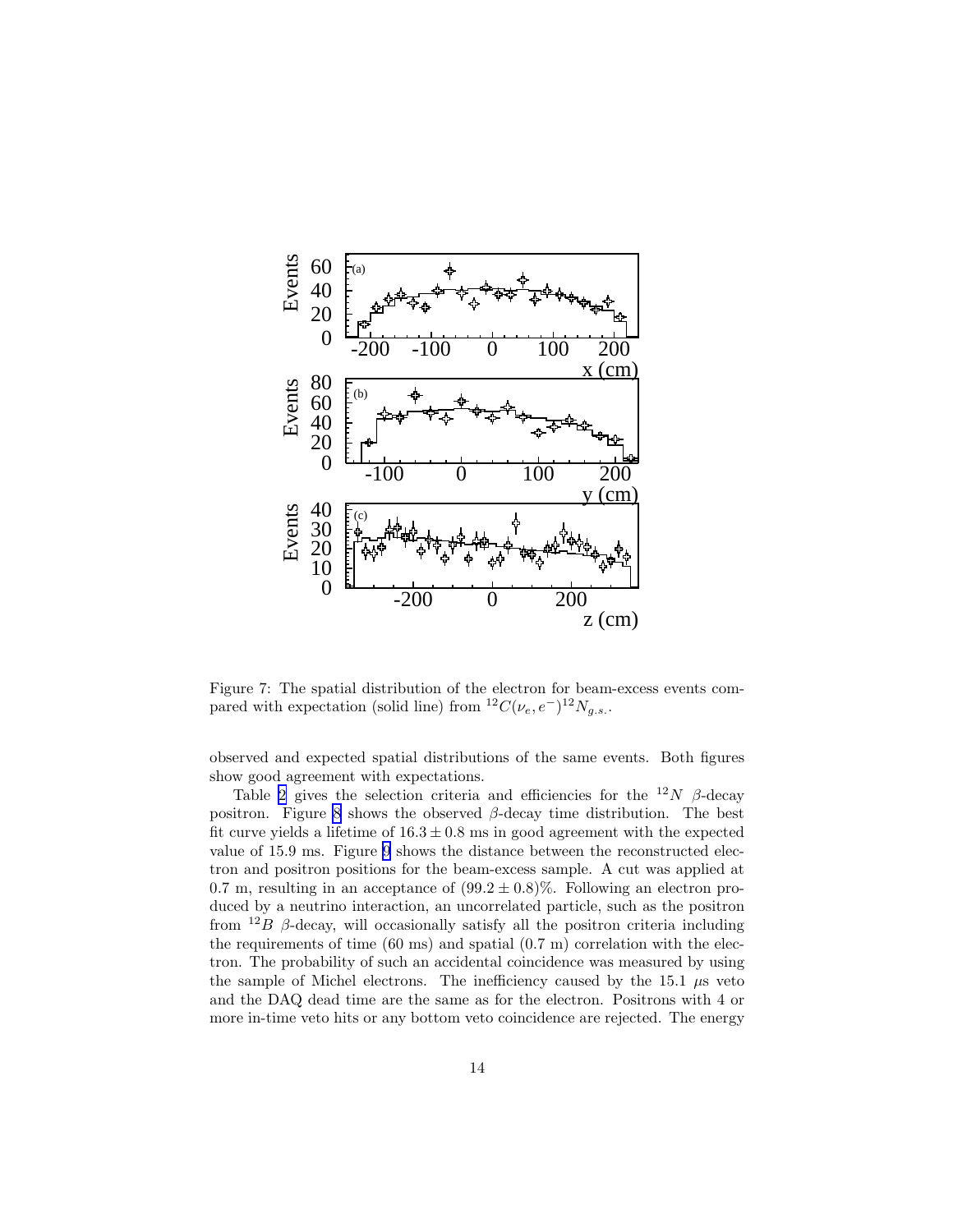| Quantity            | Criteria               | Efficiency        |
|---------------------|------------------------|-------------------|
| $\beta$ decay time  | 52 $\mu$ s < t < 60 ms | $0.974 \pm 0.002$ |
| Spatial correlation | $\Delta r < 0.7$ m     | $0.992 \pm 0.008$ |
| PMT threshold       | $> 100$ for 1994,      | $0.856 \pm 0.011$ |
|                     | $> 75$ after 1994      |                   |
| Fiducial volume     | $D>0$ cm               | $0.986 \pm 0.010$ |
| Trigger veto        | $> 15.1 \ \mu s$       | $0.760 \pm 0.010$ |
| In-time veto        | $< 4$ PMTs             | $0.988 \pm 0.010$ |
| DAQ dead time       |                        | $0.977 \pm 0.010$ |
| Total               |                        | $0.598 \pm 0.015$ |

<span id="page-16-0"></span>Table 2: Criteria to select  $e^+$  from  $N_{g.s.}$  beta decay and corresponding efficiencies for the reaction  ${}^{12}C(\nu_e, e^-){}^{12}N_{g.s.}$ .



Figure 8: Distribution of time between the  $e^-$  and  $e^+$  for beam excess events in the <sup>12</sup>C( $\nu_e, e^{-}$ )<sup>12</sup>N<sub>g.s.</sub> sample. The best fit curve (solid line) corresponds to a lifetime of  $16.3 \pm 0.8$  ms.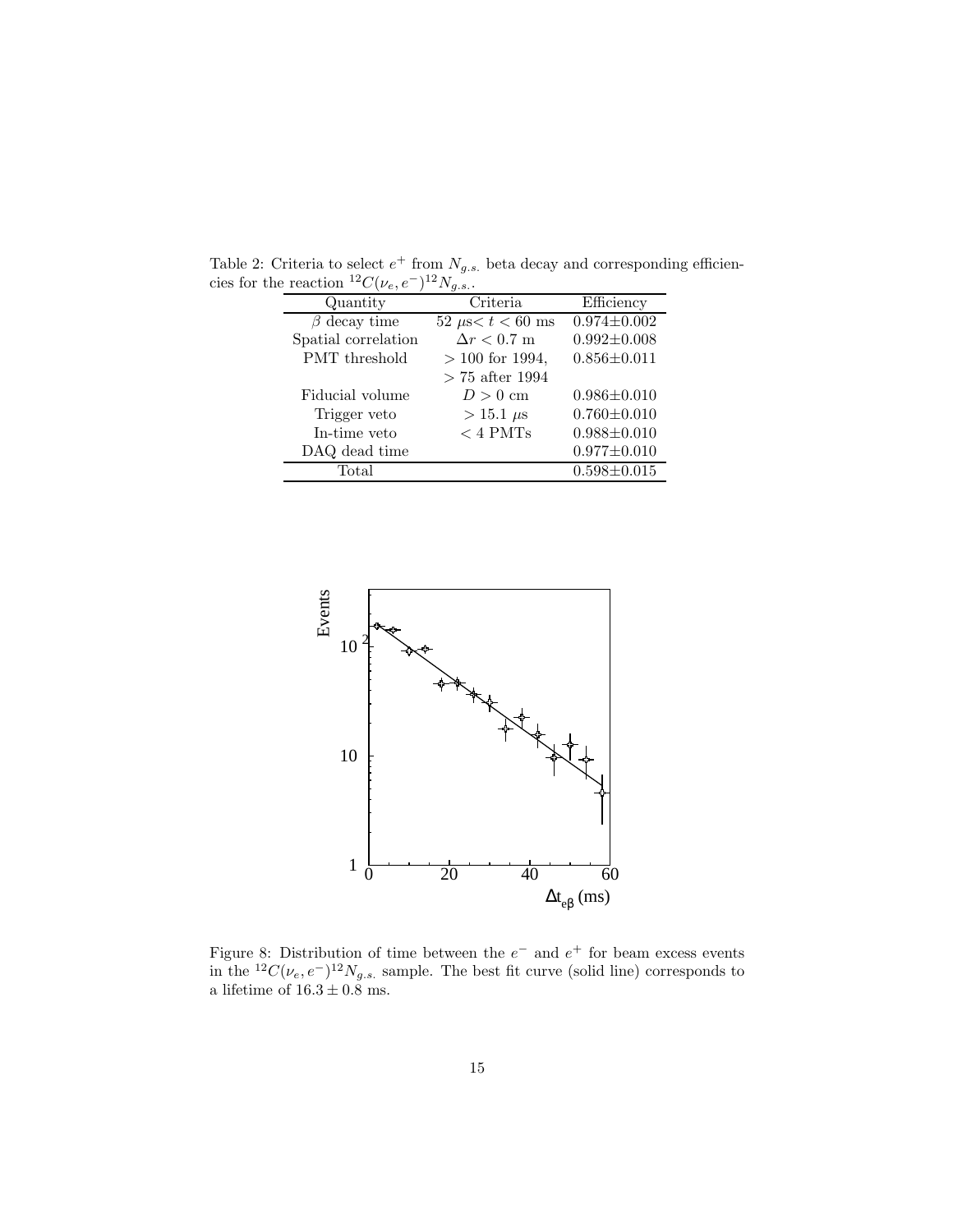<span id="page-17-0"></span>

Figure 9: Distribution of the distance between the reconstructed positions of the  $e^-$  and  $e^+$  for beam excess events in the  ${}^{12}C(\nu_e, e^-){}^{12}N_{g.s.}$  sample compared with Monte Carlo expectation (solid line). The calculated accidental contribution is shown by the dashed line.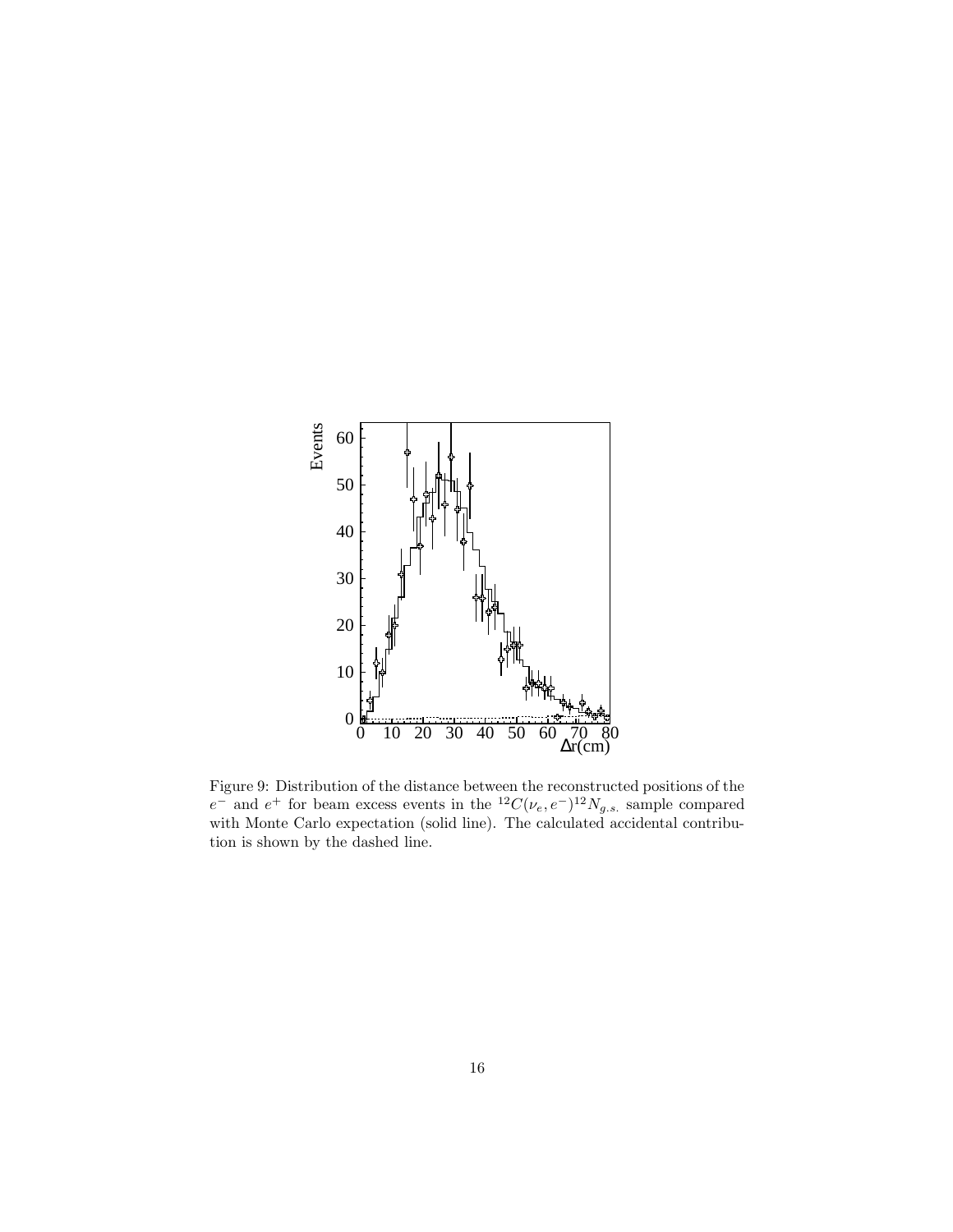

Figure 10: Observed and expected (solid line)  $e^+$  energy distribution for the  ${}^{12}\tilde{C}(\nu_e,e^-){}^{12}N_{g.s.}$  sample.

distribution of the positron is calculated from the <sup>12</sup>N  $\beta$ -decay using

$$
\frac{dN}{dE_e} = P_e E_e (E_{max} - E_e)^2 \times \frac{2\pi\eta}{(e^{2\pi\eta} - 1)}
$$
(1)

where  $\eta = Z\alpha/\beta_e$  and  $E_e$  is the total positron energy (including rest energy). The slight modification of the spectrum due to the shape correction factor[[26\]](#page-35-0) was found to have a negligible effect on the results. The  $^{12}N$  decays to the ground state ( $E_{max}$  = 16.83 MeV) 94.6% of the time. Beta decay transitions to the excited states of carbon are  $1.9\%$  ( $E_{max} = 12.39$  MeV, followed by a 4.44 MeV  $\gamma$ ), 2.7% ( $E_{max} = 9.17 \text{ MeV}$ ) and  $0.8\%$ ( $E_{max} = 6.5 \text{ MeV}$ )[[27\]](#page-35-0). The positron annihilates with an electron after stopping. The Monte Carlo was used to generated expected distributions for the positron energy and for number of hit PMTs. There was a trigger requirement of 100 PMT hits for 1994 data and 75 PMT hits after 1994. The beta is required to be less than 18 MeV in this analysis. Figure 10 compares the observed and expected positron energy distributions. The good agreement shows that the energy calibration is valid for these low energy electrons.

The electron and  $\beta$  selection efficiencies, the efficiency for satisfying the electron energy requirement and the total efficiency for the reaction  ${}^{12}C(\nu_e,e^-){}^{12}N_{g.s.}$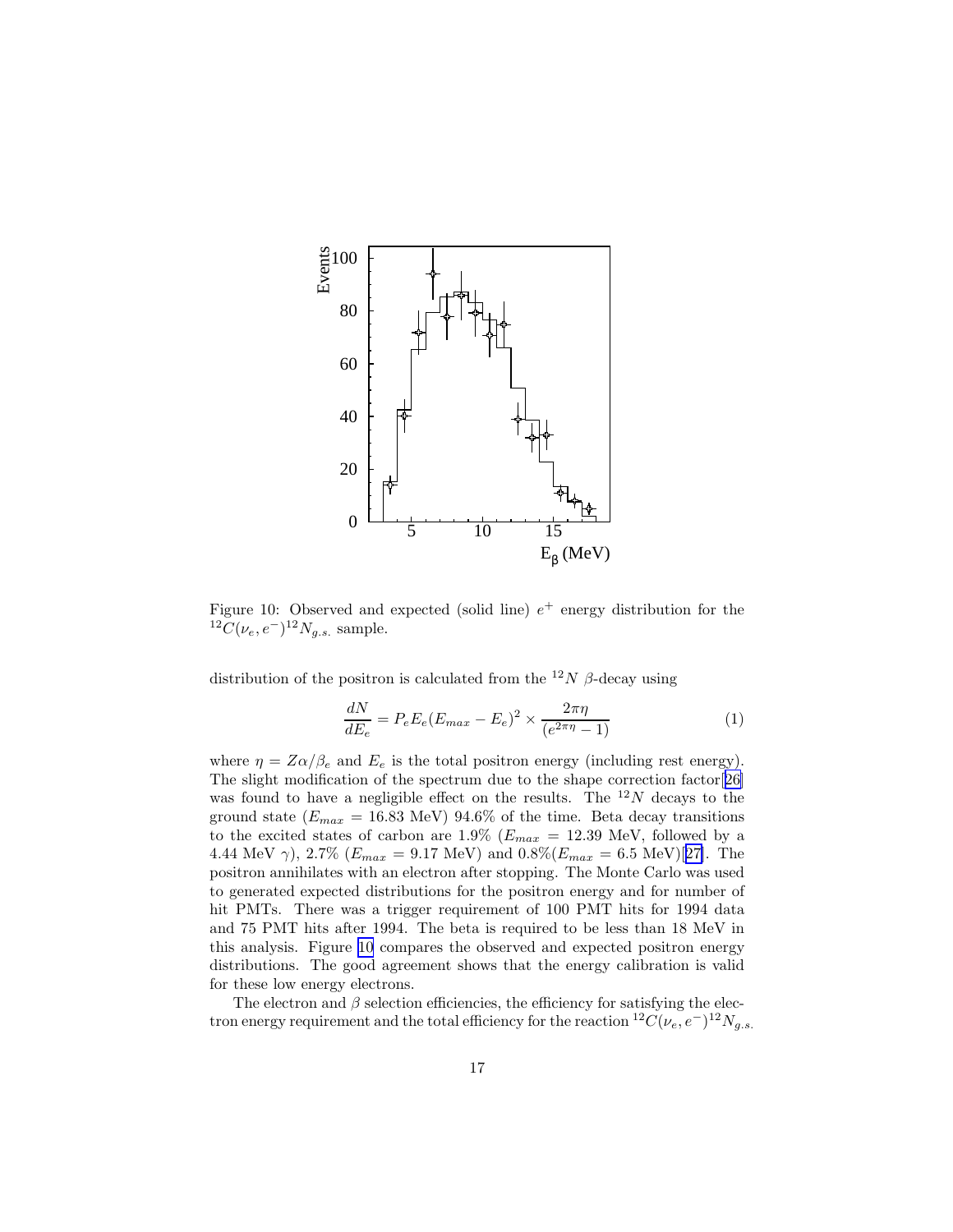Table 3: The electron and  $\beta$  selection efficiencies, the efficiency for satisfying the electron energy requirement and the total efficiency for the process  $^{12}C(\nu_e,e^-)^{12}N_{g.s.}$ 

| Quantity              | Efficiency        |
|-----------------------|-------------------|
| Electron Selection    | $0.492 \pm 0.035$ |
| Future $\beta$        | $0.598 \pm 0.015$ |
| 18 MeV $E_e < 40$ MeV | $0.789 \pm 0.020$ |
| Total Efficiency      | $0.232 \pm 0.019$ |

Table 4: Events, efficiency, neutrino flux and flux averaged cross section with statistical error only for  $^{12}C(\nu_e, e^-)^{12}N_{g.s.}$ 

| ----                                              |                                                 |
|---------------------------------------------------|-------------------------------------------------|
| Beam-on events                                    | 743                                             |
| Beam-off events                                   | 6                                               |
| Accidental background                             |                                                 |
| Events from ${}^{12}C(\nu_e, e^-){}^{12}N_{q.s.}$ | 733                                             |
| Efficiency                                        | $0.232 \pm 0.019$                               |
| $\nu_e$ flux                                      | $10.58 \times 10^{13}$ cm <sup>-2</sup>         |
| $\sigma'$                                         | $(8.9 \pm 0.3) \times 10^{-42}$ cm <sup>2</sup> |

are shown in Table 3.

Table 4 provides a breakdown of the number of events satisfying the selection criteria as well as the total acceptance, the neutrino flux and the resulting flux averaged cross section. For the complete data sample the flux averaged cross section is  $\langle \sigma \rangle = (8.9 \pm 0.3 \pm 0.9) \times 10^{-42}$  cm<sup>2</sup> where the first error is statistical and the second is systematic. The two dominant sources of systematic error are the neutrino flux (7%) discussed in Section [2](#page-4-0) and the effective fiducial volume (6%) discussed in Section [4](#page-8-0). The measured cross section decreases by 1.4% when the fiducial volume is reduced by requiring that the electron be at least 50 cm (instead 35 cm) from the surface of the PMT faces. As discussed in section [2](#page-4-0) the beam stop was substantially modified after the 1995 run. The cross section measured for data taken with the modified beam dump is  $(5 \pm$  $6(stat.)$  )% higher than for the initial beam dump and thus fully consistent within the statistical uncertainty. For comparison the previous measurements, the final LSND result and several theoretical predictions for the flux averaged cross section are presented in Table [5](#page-20-0). They are all in agreement with each other. We note that all these measurements rely on the neutrino flux calibration that is discussed in Section [2](#page-4-0) and thus they have correlated systematic errors.

For this reaction to the  $12N$  ground state it is also straightforward to measure the energy dependence of the cross section. The recoil energy of the  $^{12}N$ nucleus is negligible and thus  $E_{\nu} = E_e + 17.3$  MeV where  $E_e$  is the electron kinetic energy. Figure [11](#page-21-0) shows that the energy dependence of the measured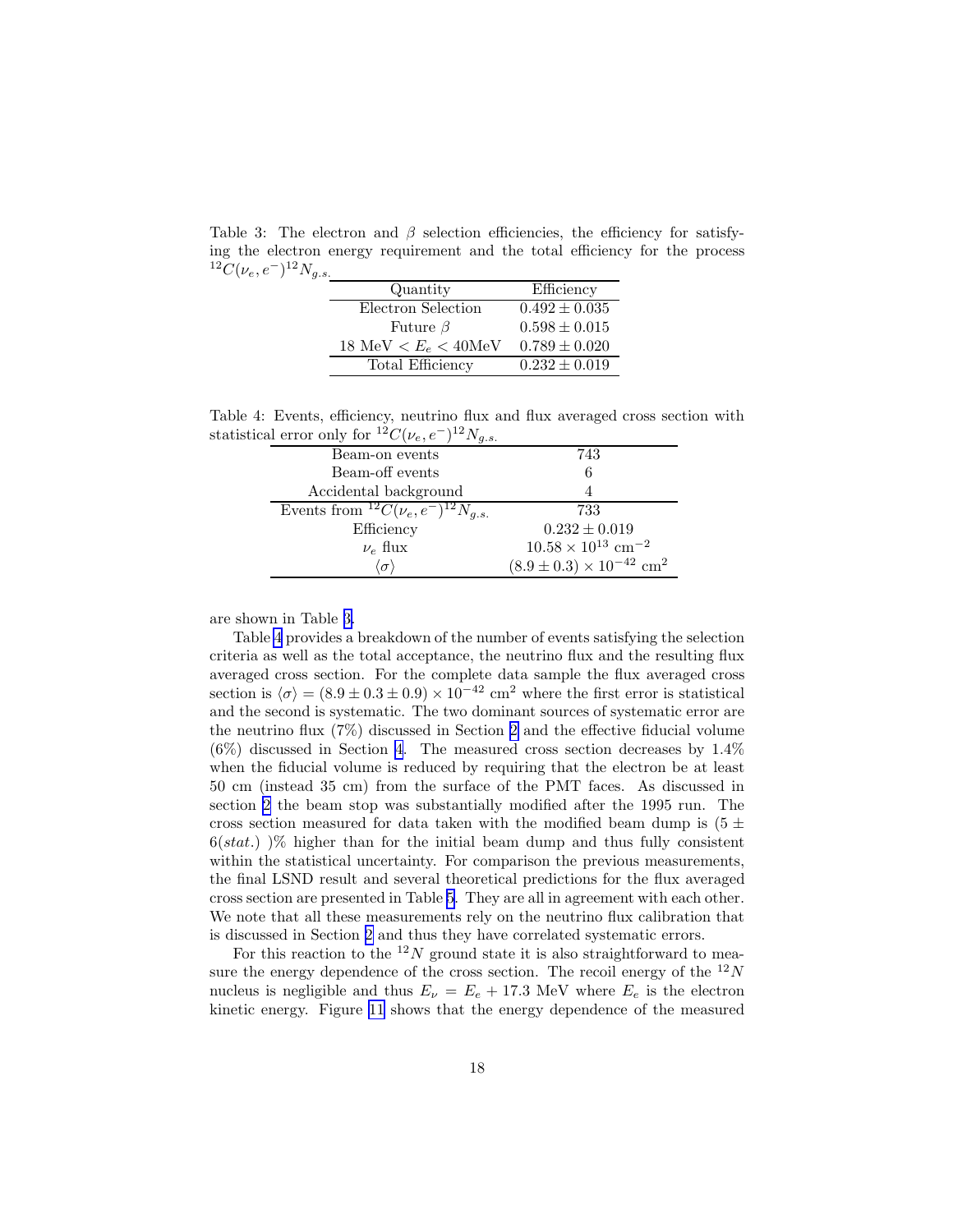<span id="page-20-0"></span>Table 5: Measurements and theoretical predictions of the flux averaged cross section for the process <sup>12</sup>C( $\nu_e$ , e<sup>-</sup>)<sup>12</sup>N<sub>g.s.</sub>.

| Experiment            |                                                                 |
|-----------------------|-----------------------------------------------------------------|
| <b>LSND</b>           | $(8.9 \pm 0.3 \pm 0.9) \times \overline{10^{-42} \text{ cm}^2}$ |
| $LSND$ (previous)[3]  | $(9.1 \pm 0.4 \pm 0.9) \times 10^{-42}$ cm <sup>2</sup>         |
| E225[1]               | $(10.5 \pm 1.0 \pm 1.0) \times 10^{-42}$ cm <sup>2</sup>        |
| KARMEN <sup>[2]</sup> | $(9.1 \pm 0.5 \pm 0.8) \times 10^{-42}$ cm <sup>2</sup>         |
| Theory                |                                                                 |
| Donnelly[5]           | $9.4 \times 10^{-42}$ cm <sup>2</sup>                           |
| Fukugita et al.[4]    | $9.2 \times 10^{-42}$ cm <sup>2</sup>                           |
| Kolbe $et \ al.[7]$   | $8.9 \times 10^{-42}$ cm <sup>2</sup>                           |
| Mintz $et$ al.[28]    | $8.0 \times 10^{-42}$ cm <sup>2</sup>                           |

cross section agrees well with expectations[[4\]](#page-34-0). Figure [12](#page-22-0) shows the observed and expected[\[4](#page-34-0), [29\]](#page-35-0) angular distribution between the electron and the incident neutrino. The data agree well with expectations with the  $\chi^2/DF = 0.79$ . The mean observed value of  $\cos \theta$  is  $-0.046 \pm 0.021(stat.) \pm 0.030(syst.)$  compared with an expected value of  $-0.068$ . The systematic uncertainty in  $\cos \theta$  is estimated to be 0.030 based on Monte Carlo studies of the detector response. The expected  $\cos \theta$  distribution shown in Figure [12](#page-22-0) includes the effects of experimental resolution and as a result, is less backward peaked than the theoretical distribution used to generate it.

## 7 Transitions to excited states of  $12N$

Electrons below 52 MeV are expected to arise from four major neutrino processes:  ${}^{12}C(\nu_e, e^-){}^{12}N_{g.s.}$ ,  ${}^{12}C(\nu_e, e^-){}^{12}N^*$ ,  ${}^{13}C(\nu_e, e^-){}^{13}X$  and neutrino electron elastic scattering. The expected energy and angular distributions of these processes are shown in Figures [13](#page-23-0) and [14](#page-24-0), respectively. The different event characteristics of these reactions are used to select a sample due primarily to the reaction  ${}^{12}C(\nu_e, e^-){}^{12}N^*$ . This sample is then used to determine the flux averaged cross section and the electron energy and angular distributions for this reaction. The measured distributions are compared with expected distributions for  ${}^{12}C(\nu_e, e^-){}^{12}N^*$  obtained from LSNDMC using the theoretical cross section of Ref.[[29\]](#page-35-0).

The reaction  ${}^{12}C(\nu_e, e^-){}^{12}N_{g.s.}$  is a source of background since the  $e^+$  from the  $\beta$ -decay of  $^{12}N_{g.s.}$  is not always identified. Any event with an identified  $e^+$ in delayed coincidence is of course excluded. The background of events with an unidentified  $e^+$  is calculated using the positron acceptance given in Table [2](#page-16-0) and subtracted.

All three types of DAR neutrinos  $(\nu_e, \nu_\mu$  and  $\bar{\nu}_\mu$ ) elastically scatter off elec-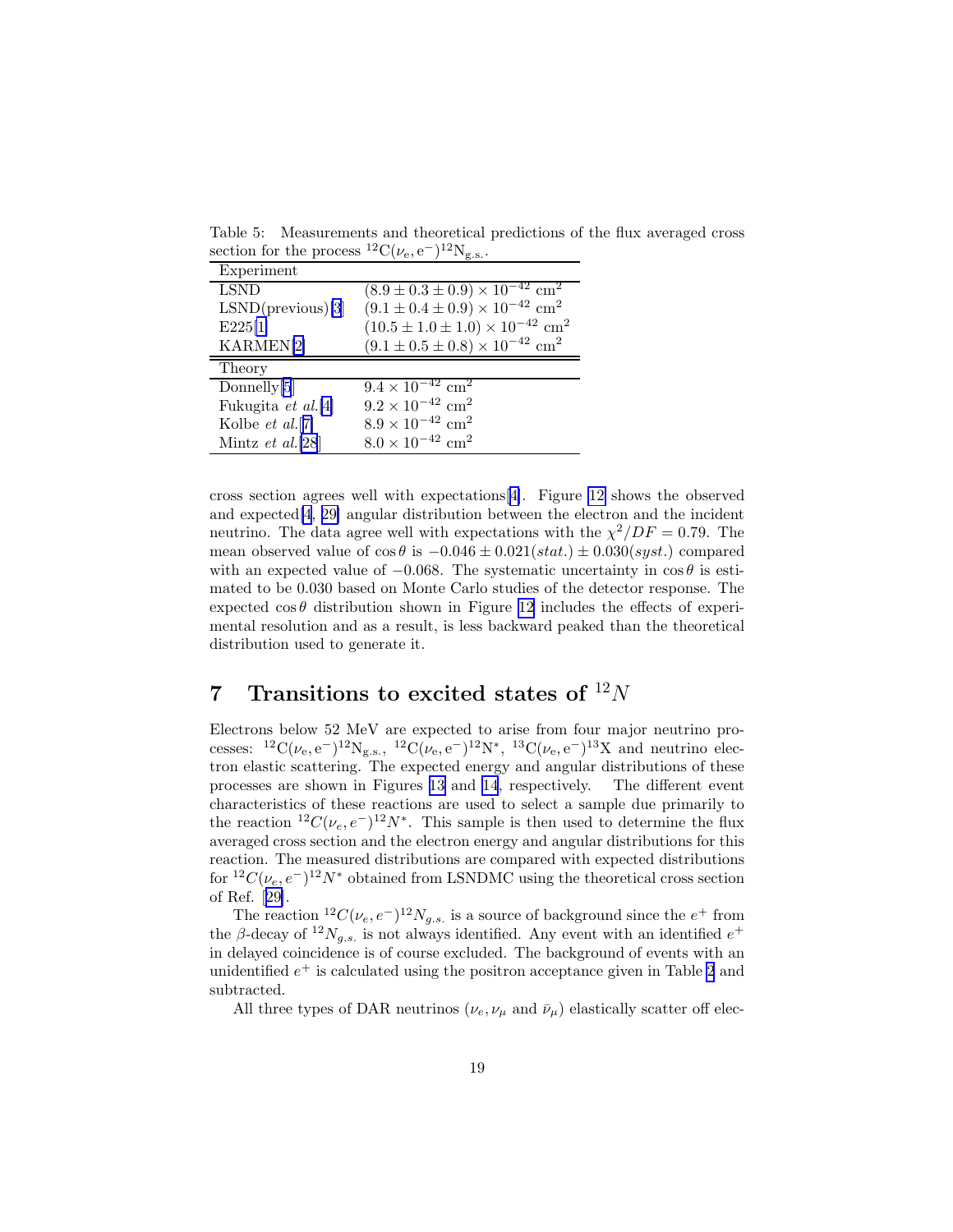<span id="page-21-0"></span>

Figure 11: The measured and expected (solid line) cross section for the process  ${}^{12}\tilde{C}(\nu_e,e^-){}^{12}N_{g.s.}.$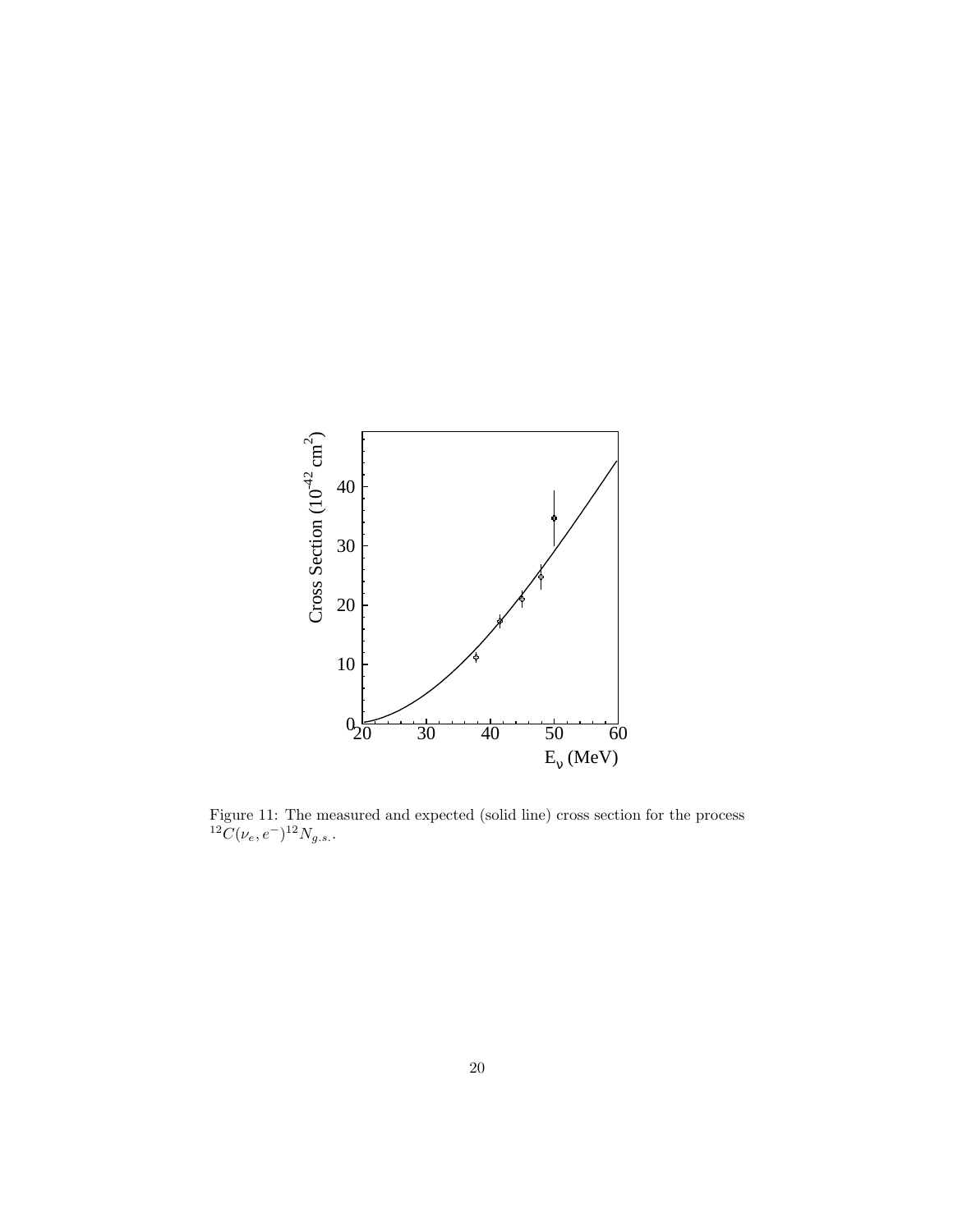<span id="page-22-0"></span>

Figure 12: Observed and expected (solid line) distribution in  $\cos \theta$  for the <sup>12</sup>C( $\nu_e$ ,  $e^{-}$ )<sup>12</sup>N<sub>g.s.</sub> sample, where  $\theta$  is the angle between the  $e^{-}$  and the incident neutrino.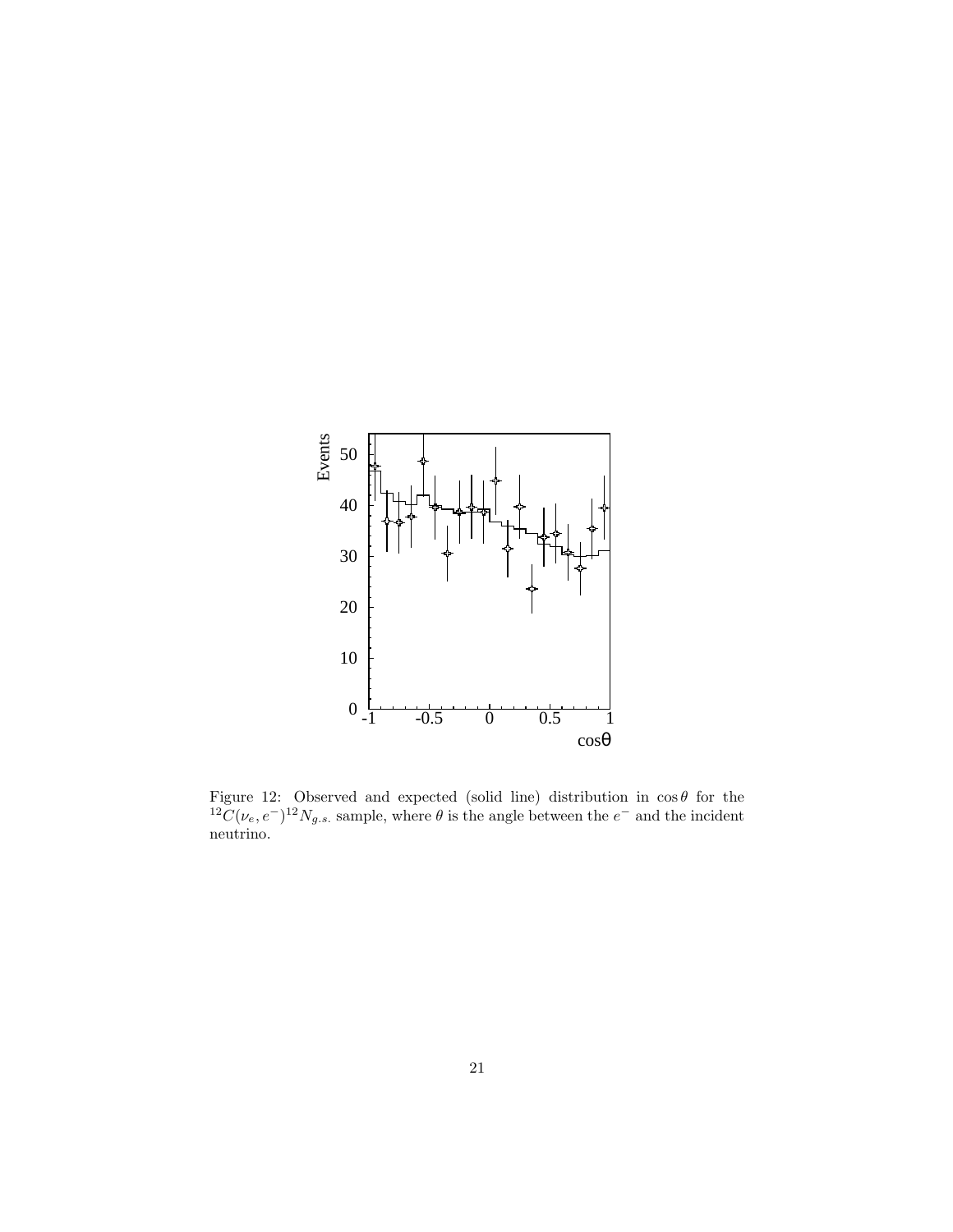<span id="page-23-0"></span>

Figure 13: The expected distributions of electron energy for (a)  $\nu e^-$  elastic scattering, (b)  ${}^{12}C(\nu_e, e^-){}^{12}N_{g.s.}$ , (c)  ${}^{12}C(\nu_e, e^-){}^{12}N^*$ , and (d)  ${}^{13}C(\nu_e, e^-){}^{13}X$ .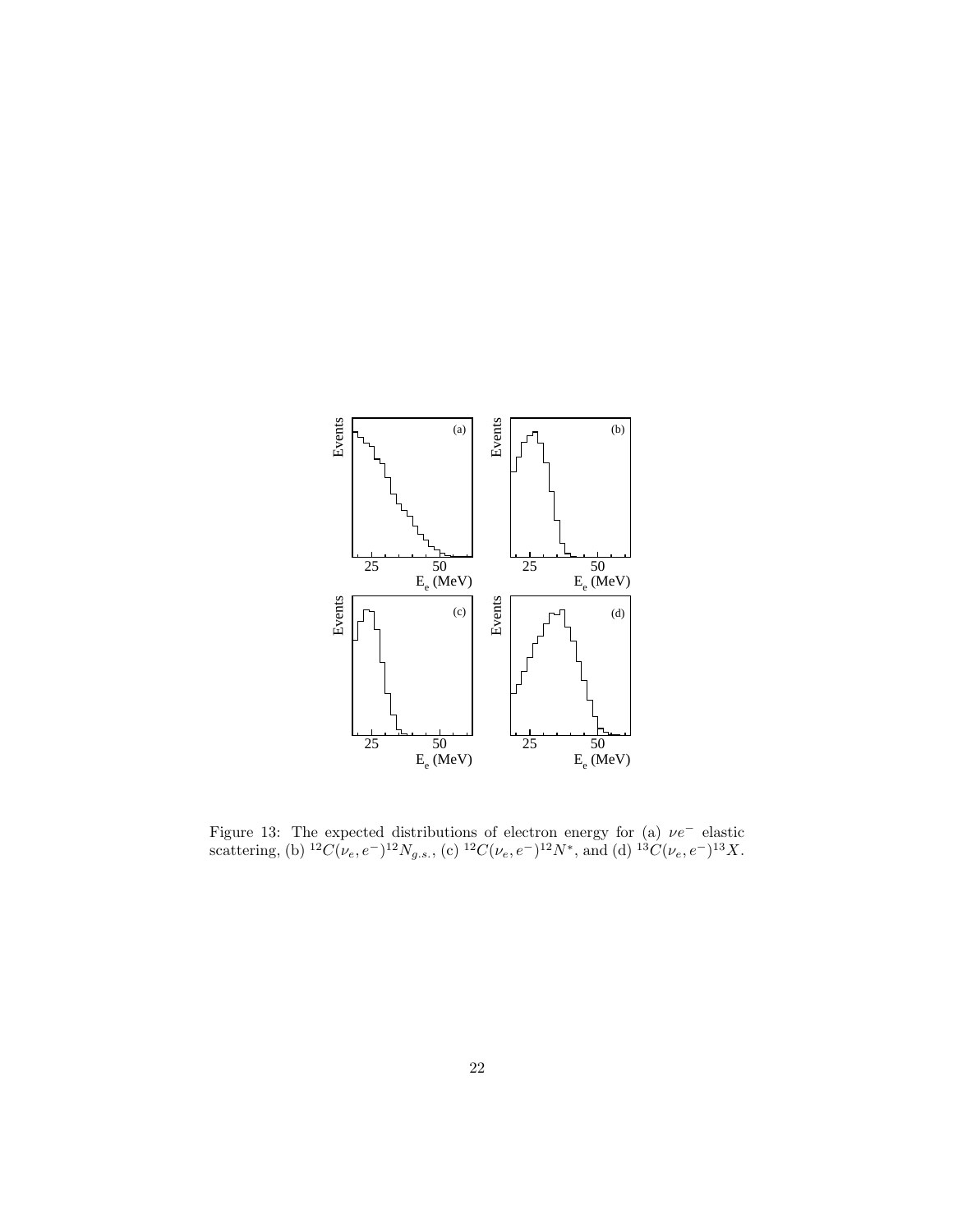<span id="page-24-0"></span>

Figure 14: The expected distributions of  $\cos \theta$  for (a)  $\nu e^-$  elastic scattering, (b)  ${}^{12}\tilde{C}(\nu_e,e^-){}^{12}N_{g.s.}$ , (c)  ${}^{12}C(\nu_e,e^-){}^{12}N^*$ , and (d)  ${}^{13}C(\nu_e,e^-){}^{13}X$ . Straight line fits are shown in (b), (c) and (d).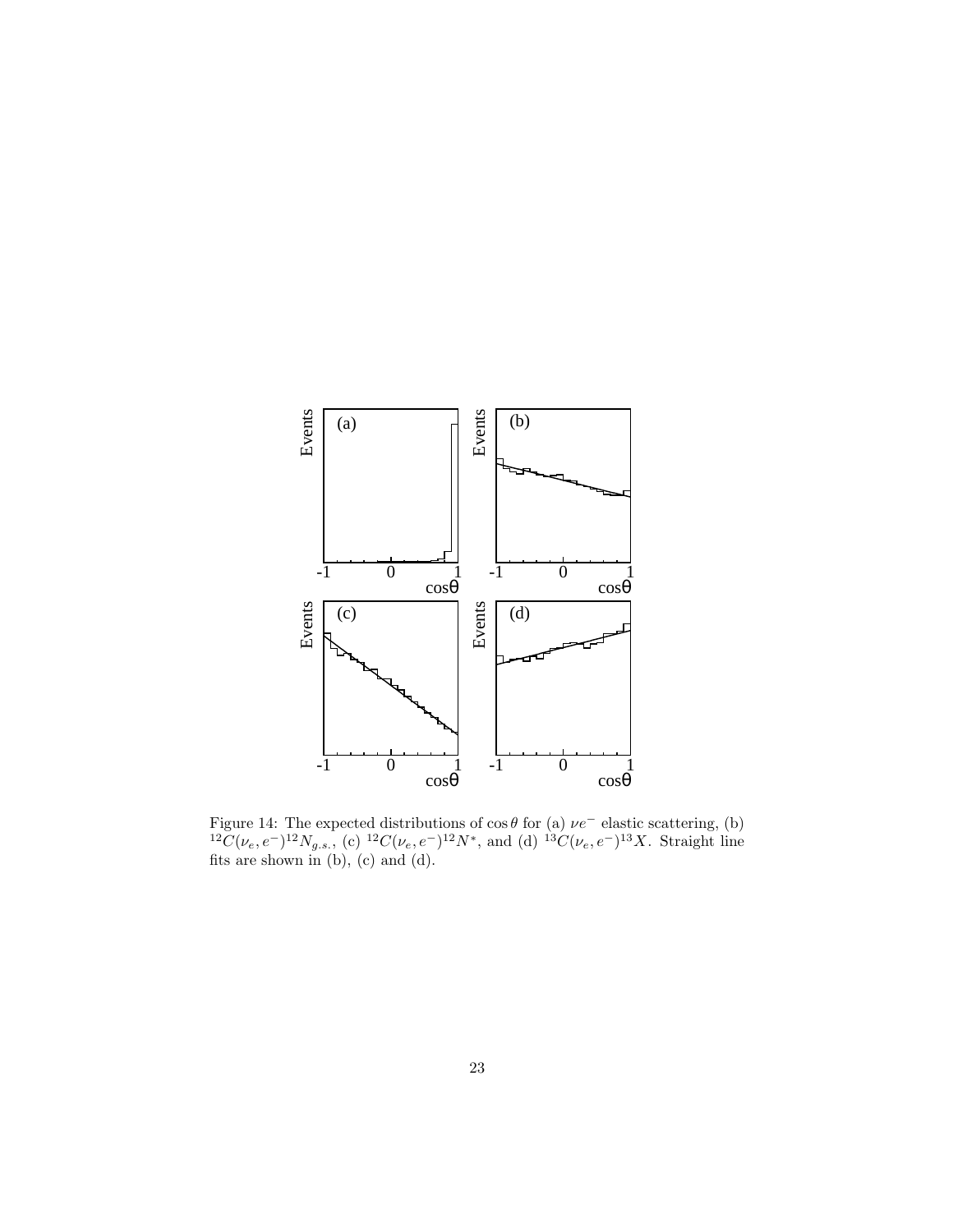trons in the detector but the rate is dominated by  $\nu_e e^-$  scattering. The contribution due to DIF  $\nu_{\mu}$  and  $\bar{\nu}_{\mu}$  scattering on electrons is almost negligible. The scattered electron for this process is strongly forward peaked as shown in Figure [14,](#page-24-0) and thus such events can largely be eliminated with the requirement  $\cos \theta < 0.9$ . A measurement of electron-neutrino electron elastic scattering by LSND is reported in a separate paper[[30\]](#page-35-0).

A third background arises from the interaction of  $\nu_e$  on <sup>13</sup>C nuclei (1.1% of the carbon). The expected number of events obtained from the calculated cross section[[5,](#page-34-0) [31\]](#page-35-0) for this process is fairly small. The Q value is 2.1 MeV and thus about half of the background can be eliminated by requiring an electron energy below 34 MeV. We use the cross section calculated by Kubodera[[31\]](#page-35-0),  $0.525 \times$ 10−40cm<sup>2</sup> , and conservatively assign a 50% uncertainty to this number. The KARMEN experiment has measured a cross section of  $(0.5 \pm 0.37 \pm 0.1) \times 10^{-40}$ cm<sup>2</sup> for this reaction[[32\]](#page-35-0).

Most of the excited states of <sup>12</sup>N decay by prompt proton emission to <sup>11</sup>C states and the decays of some of these  ${}^{11}C$  states produce gammas between 2 and 7 MeV. Both these protons and gammas contribute to the visible energy detected by LSND and thus increase the apparent electron energy. LSND is relatively insensitive to low energy protons, partly due to the absence of Cerenkov light. For example a 10 MeV proton produces only between 1 and 2 MeV electron equivalent energy. The sensitivity to low energy gammas is also somewhat lower than for electrons of the same energy. The response to protons, gammas and electrons is obtained using events simulated with LSNDMC. For the analysis we require that the measured electron energy be between 18 and 34 MeV. Including the estimated contributions of protons and gammas based on Ref. [[29\]](#page-35-0) this region contains  $72 \pm 4\%$  of the excited state events. The relatively large error assigned is due to uncertainties in the response of LSND, for example to low energy protons, as well as estimated uncertainties in the modeling of particle production. The upper limit of 34 MeV not only eliminates much of the  $^{13}C(\nu_e, e^-)^{13}X$  background, it further decreases the small background from the possible oscillation signal seen by LSND[[23, 24\]](#page-35-0).

Table [6](#page-26-0) shows the efficiency for each of the selection criteria and the total efficiency for the process  ${}^{12}C(\nu_e, e^-){}^{12}N^*$ . Table [7](#page-26-0) shows the calculated number of background events from various sources satisfying these selection criteria. In addition to the background sources already discussed, there are several smaller sources of background.

The neutral current excitation  ${}^{12}C(\nu,\nu){}^{12}C^*$  (1<sup>+</sup>,1; 15.1 MeV) leads to prompt decay to photons with a 90% branching ratio. Most of the photons are eliminated by the 18 MeV energy requirement but approximately 0.8% will have reconstructed energies above 18 MeV due to the finite energy resolution. The measured cross section for this process[[33, 34](#page-35-0)] is in good agreement with theoretical calculations[[4, 5, 6\]](#page-34-0).

As discussed earlier, LSND has also measured the process  ${}^{12}C(\nu_{\mu}, \mu^{-}){}^{12}N^*$ using a beam of  $\nu_{\mu}$  from  $\pi^{+}$  DIF[[13\]](#page-34-0). Normally we detect both the  $\mu^{-}$  and the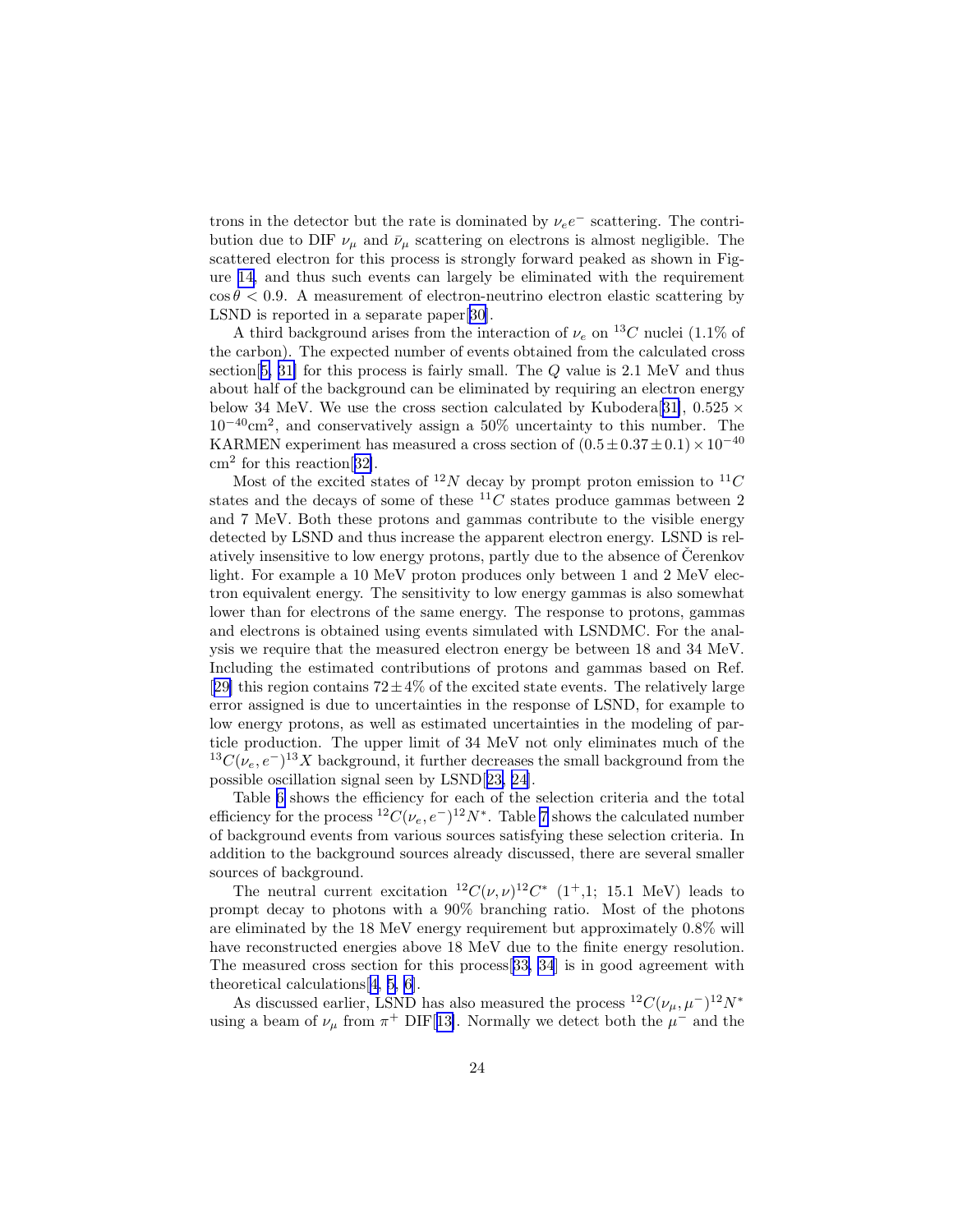<span id="page-26-0"></span>Table 6: The electron selection efficiency, the efficiency for satisfying the  $\beta$ rejection criteria, the efficiencies for satisfying the angular and the energy requirements and the total efficiency for the process  ${}^{12}C(\nu_e, e^-){}^{12}N^*$ 

| Quantity              | Efficiency        |
|-----------------------|-------------------|
| Electron Selection    | $0.497 \pm 0.035$ |
| No Future $\beta$     | $0.997 \pm 0.001$ |
| $\cos \theta < 0.9$   | $0.980 \pm 0.005$ |
| 18 MeV $E_e < 34$ MeV | $0.720 \pm 0.040$ |
| Total Efficiency      | $0.349 \pm 0.031$ |

Table 7: Calculated number of background events satisfying the selection criteria for <sup>12</sup>C( $\nu_e$ ,  $e^{-}$ )<sup>12</sup>N<sup>\*</sup>. Systematic uncertainties in the numbers of background events are also shown.

| Source                                          | Events           |
|-------------------------------------------------|------------------|
| $^{12}C(\nu_e,e^{-})^{12}N_{q.s.}$              | $434.1 \pm 28.1$ |
| $\nu e \rightarrow \nu e$                       | $35.2 \pm 4.1$   |
| ${}^{13}C(\nu_e,e^-){}^{13}N$                   | $46.6 \pm 23.3$  |
| ${}^{12}C(\nu,\nu){}^{12}C^*[15.1 \text{ MeV}]$ | $17.5 \pm 2.0$   |
| $^{12}C(\nu_{\mu},\mu^{-})^{12}N^{*}$           | $9.3 \pm 2.0$    |
| Events with a neutron                           | $21.5 \pm 15.1$  |
| Total Background                                | $564 \pm 40$     |
|                                                 |                  |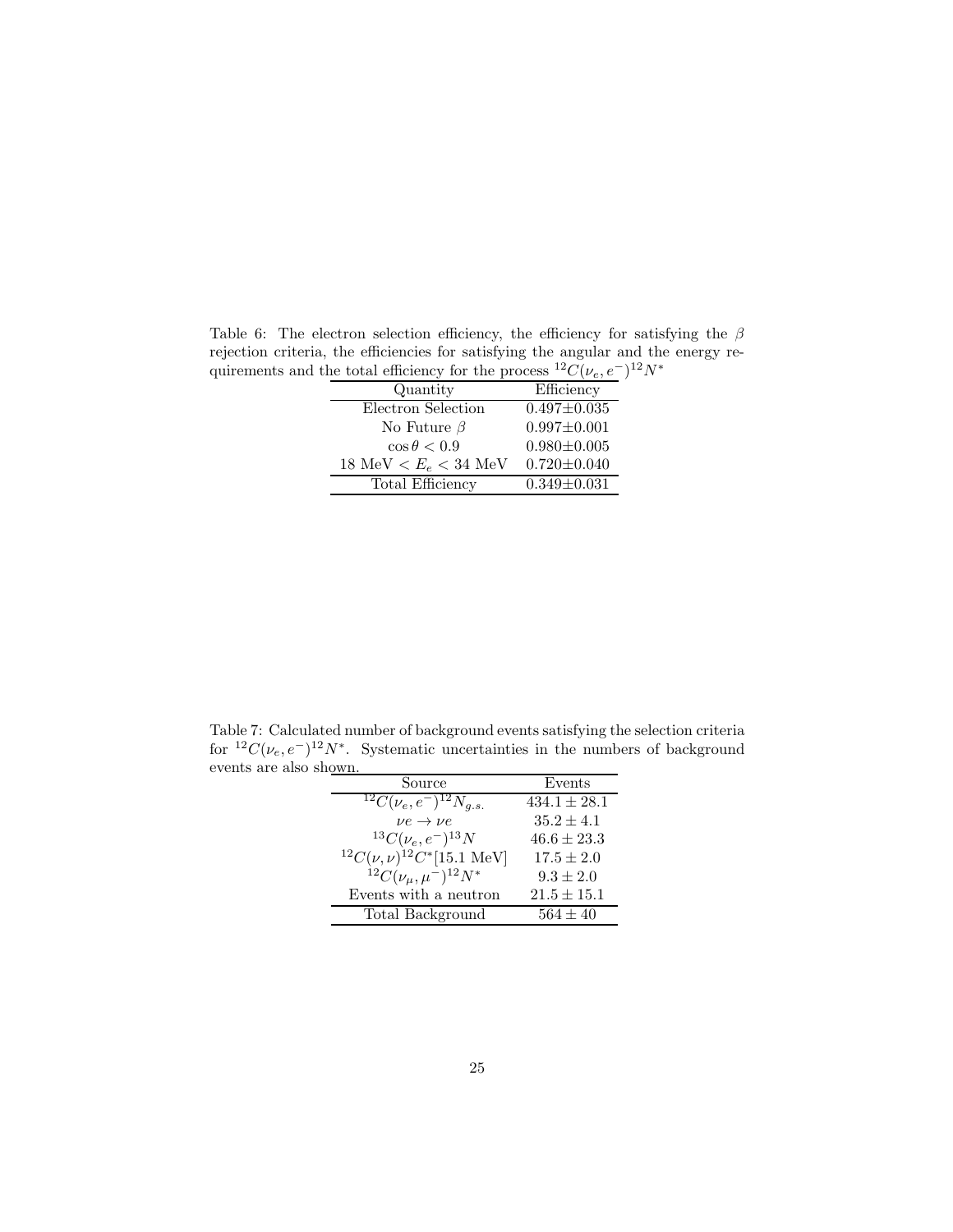| 10 0111 y 101<br>$\vee$ ( $\nu$ $\rho$ , $\vee$ | $\cdots$                                        |
|-------------------------------------------------|-------------------------------------------------|
| Beam-on events                                  | 2126                                            |
| Beam-excess events                              | 1088                                            |
| Background                                      | 564                                             |
| ${}^{12}C(\nu_e,e^-){}^{12}N^*$                 | 524                                             |
| Efficiency                                      | $0.349 \pm 0.031$                               |
| Flux                                            | $10.58 \times 10^{13}$ cm <sup>-2</sup>         |
| $\sigma$                                        | $(4.3 \pm 0.4) \times 10^{-42}$ cm <sup>2</sup> |

Table 8: Events, efficiency, neutrino flux and flux averaged cross section with statistical errors only for  $^{12}C(\nu_e, e^-)^{12}N^*$ 

Michel  $e^-$  from the  $\mu^-$  decay. Occasionally, however, we will miss a low energy  $\mu^-$  because it does not satisfy the activity threshold of > 17 PMT hits. In that case the Michel electron will be a background event if it satisfies the selection criteria given in Table [6.](#page-26-0) We have calculated this background using the event simulation program LSNDMC. We have also estimated this background using the observed distribution of PMT hits for  $\mu^-$  satisfying the activity threshold.

Finally, we determine the background from processes with associated neutrons. Events from the reactions  $\bar{\nu}_e + p \to e^+ + n$  and  $\bar{\nu}_\mu + p \to \mu^+ + n$  are identified in LSND by detecting the 2.2 MeV  $\gamma$ 's from the capture reaction  $n + p \rightarrow d + \gamma$  3, [13,](#page-34-0) 23. The mean capture time in the LSND detector is 186  $\mu$ s, essentially independent of the initial neutron energy. Three variables are used to identify a capture  $\gamma$  correlated with a neutron in the primary event: the number of PMT hits for the  $\gamma$ , the distance of the  $\gamma$  from the primary event and the time of  $\gamma$  from the primary event. A likelihood technique, discussed in Ref.[[23\]](#page-35-0), has been developed to separate the correlated component due to neutrons from the uncorrelated or accidental component. An approximate likelihood ratio  $R = \mathcal{L}_{cor}/\mathcal{L}_{uncor}$  is calculated for each event from the three measured variables. We use here an analysis with improved photon spatial reconstruction as is presented in Ref. [\[35](#page-35-0)], which reports final LSND results on neutrino oscillations.

Figure [15](#page-28-0) shows the observed  $R$  distribution for events satisfying the selection criteria for the process  ${}^{12}C(\nu_e, e^-){}^{12}N^*$ . Shown for comparison is the best fit (solid line) combination of the correlated distribution and the uncorrelated distribution to the data. The best fit has a  $2.0 \pm 1.4\%$  correlated component. The number of background events with neutrons shown in Table [7](#page-26-0) is obtained from the best fit to the data.

Table 8 shows the number of beam-on and beam-excess events satisfying the selection criteria, the number of background events and the resulting number of events and cross section for the process  ${}^{12}C(\nu_e, e^-){}^{12}N^*$ . It is worth noting that the beam-off subtraction is much larger in this case than it was for the exclusive reaction where we require a coincidence with a  $\beta$ . The flux average cross section is  $\langle \sigma \rangle = (4.3 \pm 0.4 \pm 0.6) \times 10^{-42}$  cm<sup>2</sup>. There are several contributions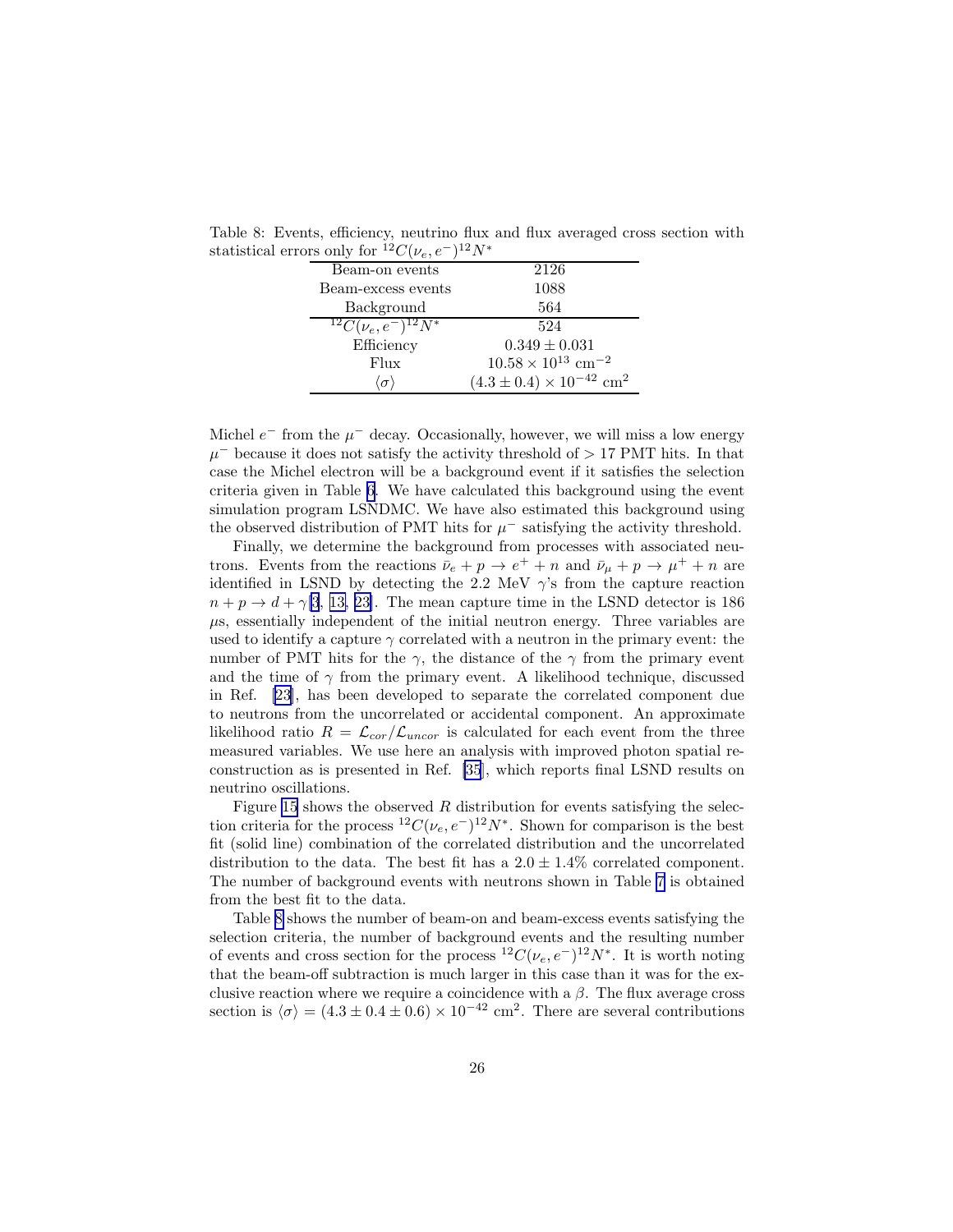<span id="page-28-0"></span>

Figure 15: The observed distribution of the  $\gamma$  likelihood ratio R for the process  ${}^{12}\tilde{C}(\nu_e,e^-){}^{12}N^*$ . Shown for comparison is the best fit (solid line) combination of the correlated distribution and the uncorrelated distribution to data. The best fit has a  $2.0\pm1.4\%$  correlated component.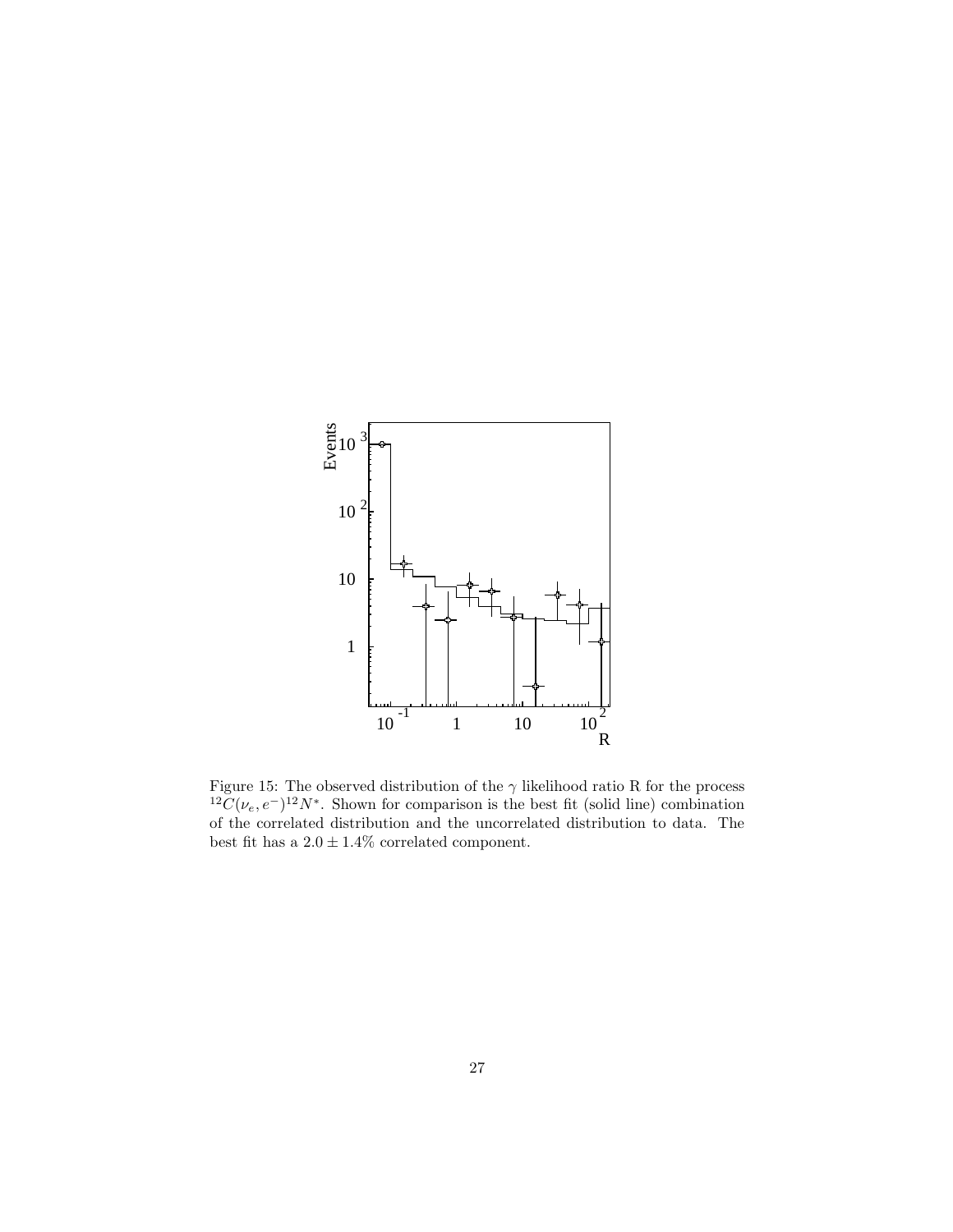Table 9: Measurements and theoretical predictions of the flux averaged cross section for the process  ${}^{12}C(\nu_e, e^-){}^{12}N^*$ .

| Experiment           |                                                                                |
|----------------------|--------------------------------------------------------------------------------|
| <b>LSND</b>          | $(4.3 \pm 0.4 \pm 0.6) \times 10^{-42}$ cm <sup>2</sup>                        |
| $LSND$ (previous)[3] | $(5.7 \pm 0.6 \pm 0.6) \times 10^{-42}$ cm <sup>2</sup>                        |
| E225[1, 36]          | $(3.6 \pm 2.0) \times 10^{-42}$ cm <sup>2</sup>                                |
| KARMEN[32]           | $(5.1 \pm 0.6 \pm 0.5) \times 10^{-42}$ cm <sup>2</sup>                        |
| Theory               |                                                                                |
|                      |                                                                                |
| Kolbe $et al.[6]$    | $6.3 \times 10^{-42}$ cm <sup>2</sup>                                          |
| Kolbe $et$ al.[7]    | $5.5 \times 10^{-42}$ cm <sup>2</sup><br>$4.1 \times 10^{-42}$ cm <sup>2</sup> |

to the systematic error. The 7% flux uncertainty and the 6% uncertainty in the effective fiducial volume have been described previously. There is a 4% uncertainty due to the 50% error in the <sup>13</sup>C cross section. The uncertainty in the  $e^+$ acceptance for the  $^{12}N_{q.s.}$  background subtraction leads to a 5% uncertainty in the  $12N^*$  cross section. The uncertainty in the duty ratio results in a 3% error in the cross section. We estimate a 5.5% uncertainty in the fraction of events with electrons in the region 18 MeV $< E_e < 34$  MeV.

The cross section reported here is lower than that previously measured by LSND[\[3](#page-34-0)] primarily because of an increase in the calculated number of background events. (see Table [7](#page-26-0)). An increase in the calculated deadtime due to the veto lowered the  $\beta$  selection efficiency and increased the calculated number of events from the process  ${}^{12}C(\nu_e, e^-){}^{12}N_{g.s.}$  without an identified  $\beta$ . There was also an increase in the calculated number of events with  $\cos \theta < 0.9$  from the process  $\nu e \to \nu e$ . The small DIF background from <sup>12</sup>C( $\nu_\mu$ ,  $\mu^-$ )<sup>12</sup>N<sup>\*</sup> was not previously included. Finally, as was stated in Ref[[3\]](#page-34-0), we previously did not subtract the background from events with neutrons.

The flux averaged cross section measured by LSND is compared in Table 9 with other measurements and with several theoretical calculations. The most recent measurements of both LSND and KARMEN[[32\]](#page-35-0) are somewhat lower than their previous measurements [\[2](#page-34-0), [3\]](#page-34-0). The recent CRPA result of Kolbe *et al.* [[7\]](#page-34-0), similarly, is lower than the previous result  $[6]$  $[6]$  but it remains above the cross section measurements of both LSND and KARMEN. In contrast the recent shell model calculation of Hayes and Towner[\[9\]](#page-34-0) is in good agreement with but lower than the cross section measured by LSND.

Figure [16](#page-30-0) shows that the measured electron energy distribution for the sample of events satisfying the electron criteria given in Table [6](#page-26-0) agrees well with that expected from  ${}^{12}C(\nu_e, e^-){}^{12}N^*$  plus the background sources listed in Table [7.](#page-26-0) Also shown is the energy distribution expected from just the background processes. For the largest background source,  ${}^{12}C(\nu_e, e^{-}){}^{12}N_{g.s.}$ , we used the shape of the energy distribution measured for the sample of events with identi-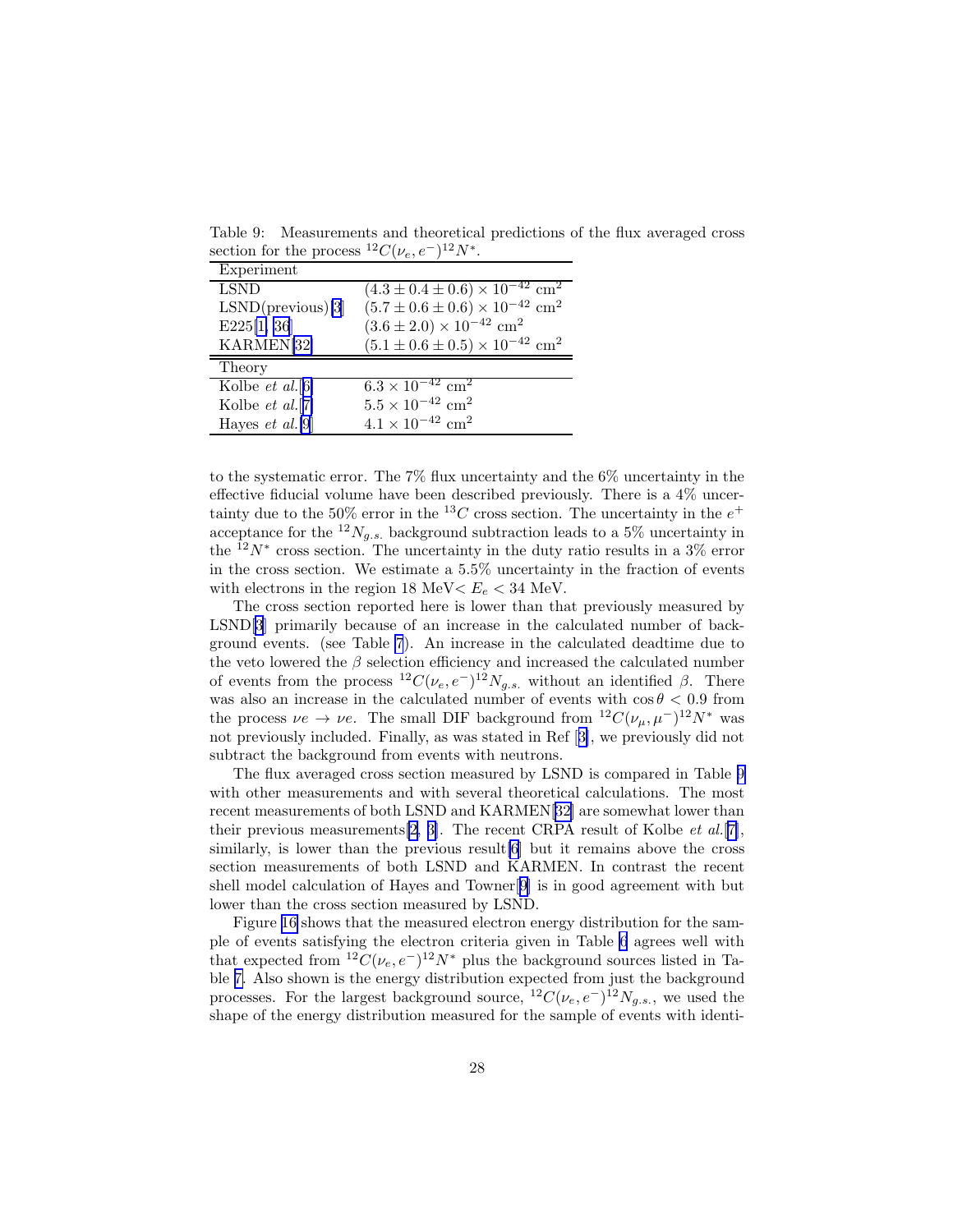<span id="page-30-0"></span>

Figure 16: The observed distribution of electron energy for events satisfying the selection criteria given in Table [6.](#page-26-0) The dotted (solid) histogram shows the expected distribution from all sources (background sources only).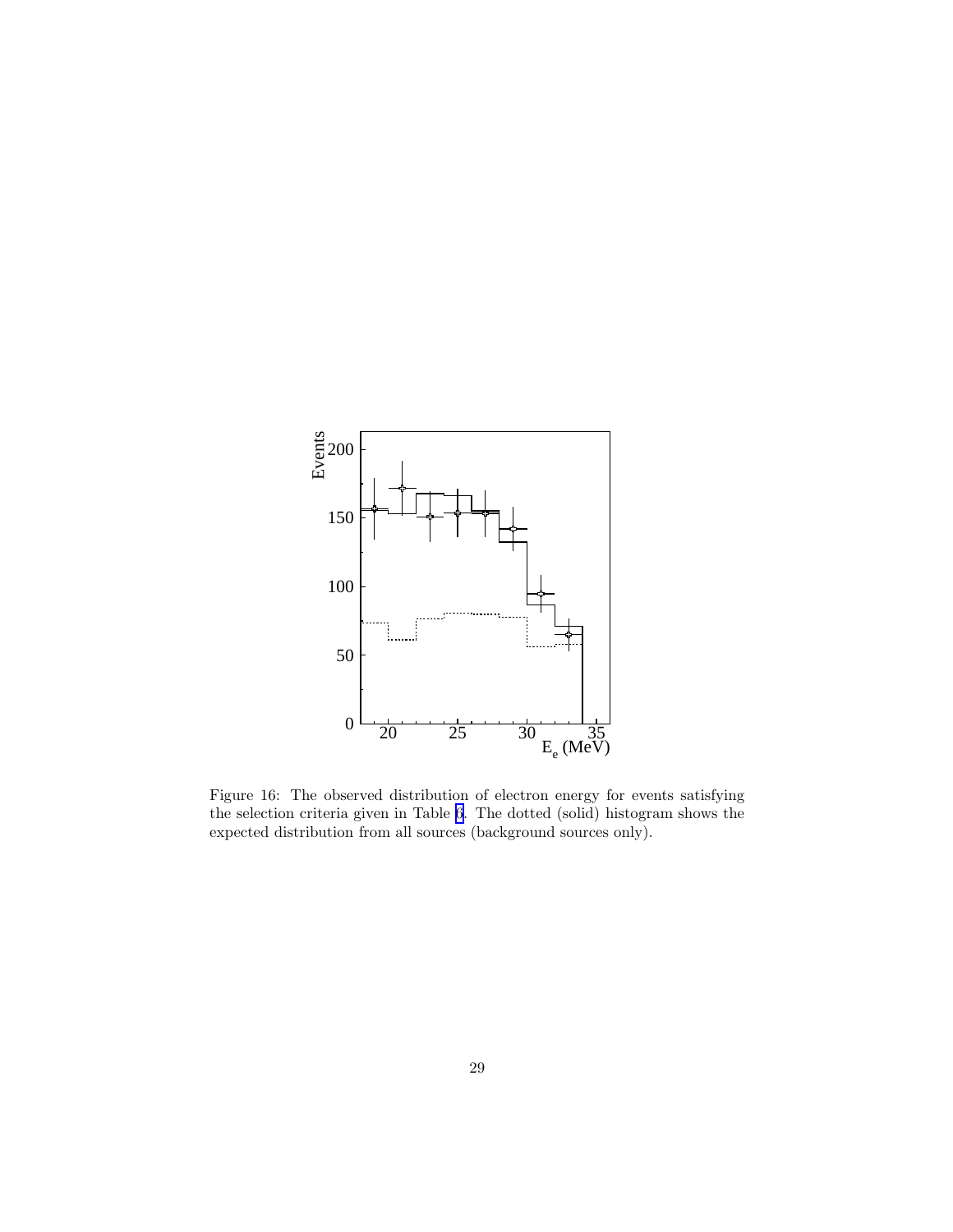

Figure 17: The observed and expected (solid line) electron energy distribution for the process  ${}^{12}C(\nu_e, e^-){}^{12}N^*$ 

fied  $\beta$ 's. For all other processes the expected energy distributions are obtained using simulated samples of events. Figure 17 compares the measured energy distribution after subtraction of the calculated backgrounds with the distribution expected for the process  ${}^{12}C(\nu_e, e^-){}^{12}N^*$ . The agreement is excellent.

Figure [18](#page-32-0) compares the measured distribution of  $\cos \theta$  after subtraction of the calculated backgrounds with the distribution expected for the process <sup>12</sup>C( $\nu_e, e^-$ )<sup>12</sup>N<sup>\*</sup>. The cos  $\theta$  distribution is enhanced in the backward direction as expected. The data are in fair agreement with expectations[\[29\]](#page-35-0) with the  $\chi^2/DF = 1.79$ . The mean observed value of cos  $\theta$  is  $-0.15 \pm 0.05(stat.) \pm$  $0.030(syst.)$  compared with the expected value of  $-0.25$  for Ref. [\[29\]](#page-35-0) and  $-0.30$ for Ref.[[9\]](#page-34-0). The backward peaking of the angular distribution is largely a result of the negative parity of the  $N^*$  states expected to contribute, 2<sup>-</sup> levels at 1.20 and 4.14 MeV and  $1^-$  levels at 6.40 and 7.68 MeV. The  $l = 1$  angular momentum transfer to the  $A = 12$  system favors momentum transfer of approximately 100 MeV/c, and hence the backward peaking.

The total charged current cross section for  $\nu_e$  interactions on  $^{12}C$  is obtained by adding the cross sections measured for  ${}^{12}C(\nu_e, e^-){}^{12}N_{g.s.}$  and  ${}^{12}C(\nu_e, e^-){}^{12}N^*$ . The resulting flux averaged cross section for  ${}^{12}C(\nu_e, e^-){}^{12}N$  is  $\langle \sigma \rangle = (13.2 \pm 10^{-4})$  $0.5 \pm 1.3 \times 10^{-42}$  cm<sup>2</sup>.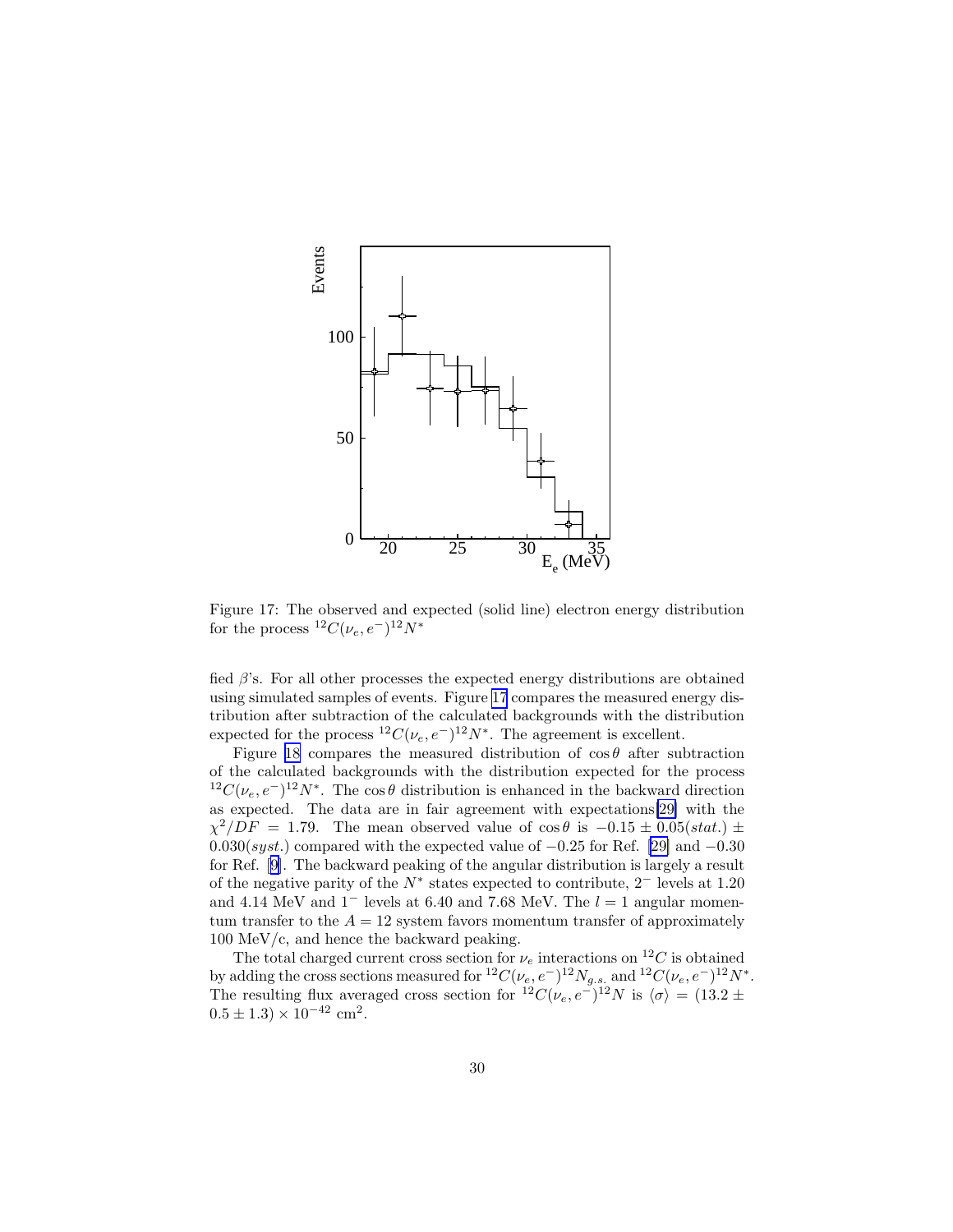<span id="page-32-0"></span>

Figure 18: The observed and expected (solid line)  $\cos \theta$  distribution for the process  ${}^{12}C(\nu_e,e^-){}^{12}N^*$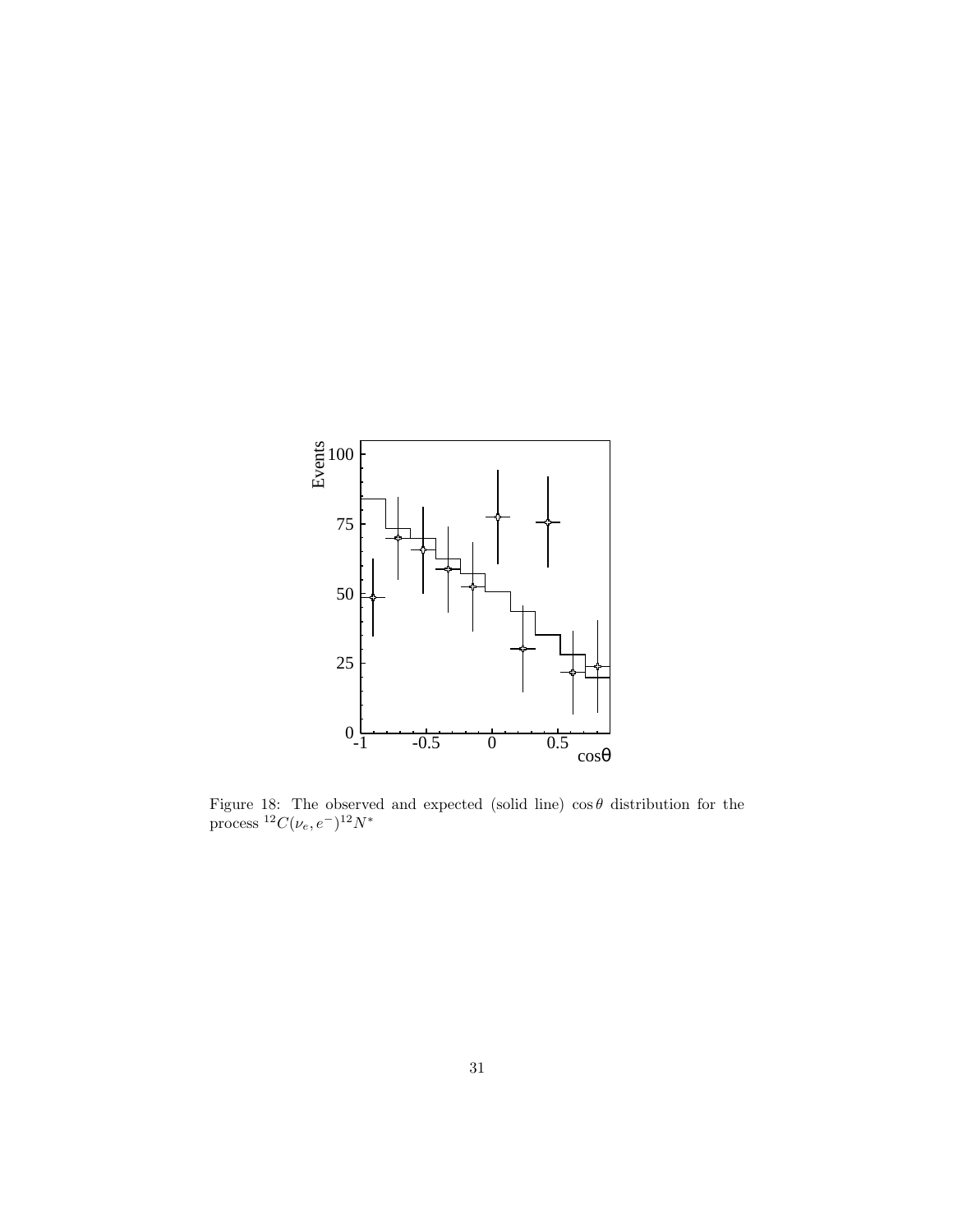### 8 Conclusions

The process  ${}^{12}C(\nu_e, e^-){}^{12}N_{g.s.}$  has been measured with a clean sample of 733 events. For this process the cross section calculations using empirical form factors are expected to be very reliable. The flux averaged cross section is measured to be  $(8.9 \pm 0.3 \pm 0.9) \times 10^{-42}$  cm<sup>2</sup> in reasonable agreement with other experiments and theoretical expectations. The energy and angular distributions also agree well with theoretical expectations.

The measurement of the process  ${}^{12}C(\nu_e, e^-){}^{12}N^*$  is more difficult, primarily due to the significant background subtraction required. The measured cross section of  $(4.3 \pm 0.4 \pm 0.6) \times 10^{-42}$  cm<sup>2</sup> is in agreement with other measurements. It is in better agreement with the shell model calculation of Hayes and Towner [[9\]](#page-34-0) than with the CRPA calculation of Kolbe *et. al.*[[7](#page-34-0)], but is compatible with both models.

Acknowledgments This work was conducted under the auspices of the US Department of Energy, supported in part by funds provided by the University of California for the conduct of discretionary research by Los Alamos National Laboratory. This work was also supported by the National Science Foundation. We are particularly grateful for the extra effort that was made by these organizations to provide funds for running the accelerator at the end of the data taking period in 1995. It is pleasing that a number of undergraduate students from participating institutions were able to contribute significantly to the experiment.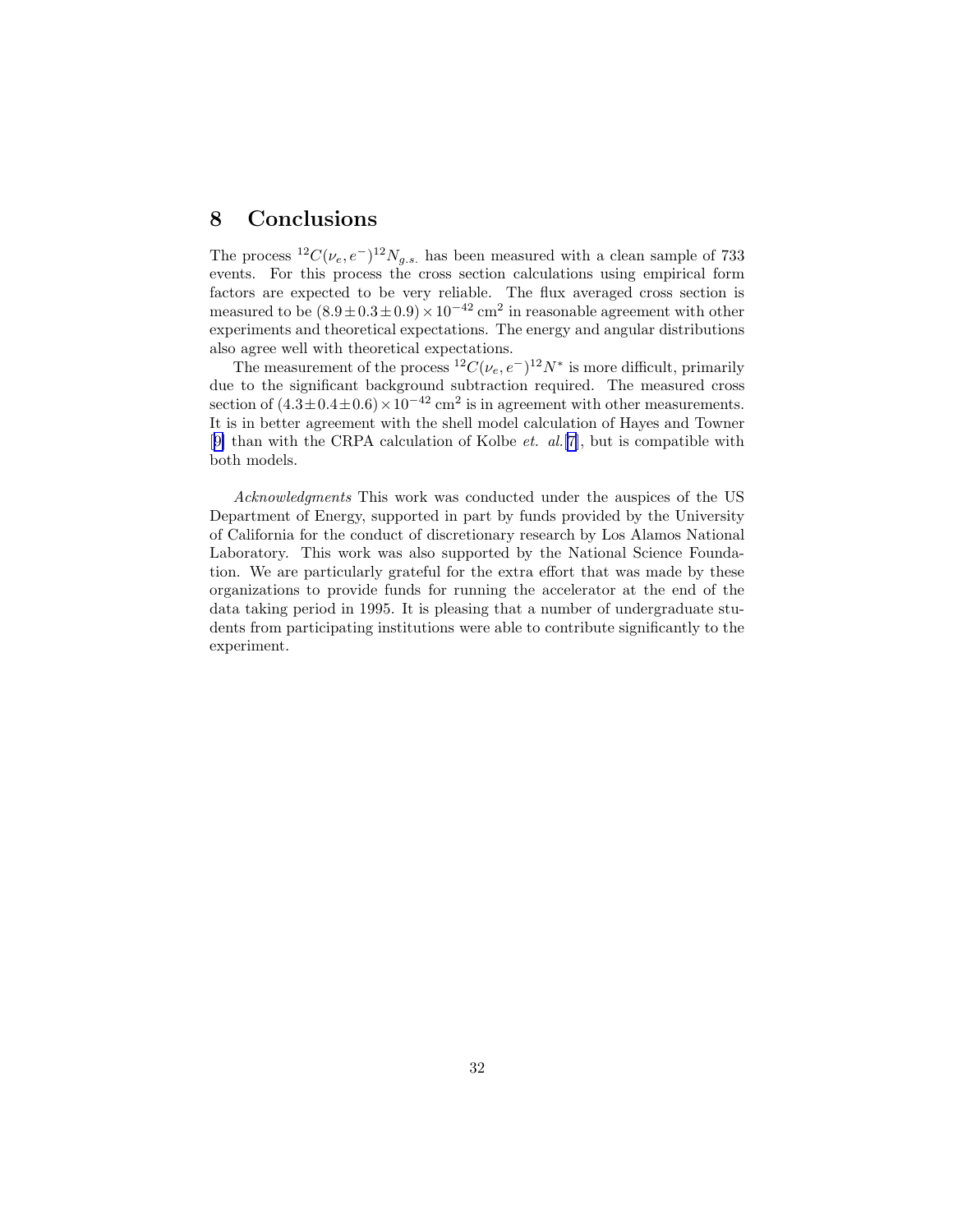### <span id="page-34-0"></span>References

- [1] D.A. Krakauer *et al.*, Phys. Rev. C **45**, 2450 (1992).
- [2] J. Kleinfeller et al., in Neutrino '96, edited by K. Enquist, H. Huitu, and J. Maalampi (World Scientific, Singapore, 1997); B.E. Bodmann et al., Phys. Lett. B 332, 251 (1994); B. Zeitnitz, Prog. Part. Nucl. Phys. 32, 351 (1994).
- [3] C. Athanassopoulos et al., LSND Collaboration, Phys. Rev. C 55, 2078 (1997).
- [4] M. Fukugita *et al.*, Phys. Lett. B **212**, 139 (1988).
- [5] T.W. Donnelly and R.D. Peccei, Phys Rep. 50, 1 (1979); T.W. Donnelly, Phys. Lett. B 43, 93 (1973).
- [6] E. Kolbe, K. Langanke, and S. Krewald, Phys. Rev. C49, 1122 (1994).
- [7] E. Kolbe, K. Langanke, and P. Vogel, Nucl. Phys. A652, 91 (1999).
- [8] C. Volpe *et al.*, Phys. Rev. C **62**, 015501 (2000).
- [9] A.C. Hayes and I.S. Towner, Phys. Rev. C **61**, 044603 (2000).
- [10] N. Auerbach, N.Van Giai, and O.K. Vorov, Phys. Rev. C 56, R2368 (1997).
- [11] S.K. Singh, N.C. Mukhopadhyay, and E. Oset, Phys. Rev. C 57, 2687 (1998).
- [12] T. Suzuki, D.F. Measday and J.P. Roalsvig, Phys. Rev. C 35, 2212 (1987).
- [13] C. Athanassopoulos et al., LSND Collaboration, Phys. Rev. C 56, 2806 (1997).
- [14] C. Athanassopoulos et al., LSND Collaboration, Nucl. Instrum. Methods Phys. Res. A 388, 149 (1997).
- [15] S. Willis *et al.*, Phys. Rev. Lett. **44**, 522 (1980).
- [16] D.A. Krakauer *et al.*, Phys. Rev. C **45**, 2450 (1992).
- [17] S.J. Freedman *et al.*, Phys. Rev. D **47**, 811 (1993).
- [18] R.C. Allen *et al.*, Nucl. Instrum. Methods Phys. Res. A **284**, 347 (1989).
- [19] R.L. Burman, M.E. Potter, and E.S. Smith, Nucl. Instrum. Methods Phys. Res. A 291, 621 (1990).
- [20] R.A. Reeder *et al.*, Nucl. Instrum. Methods Phys. Res. A **334**, 353 (1993).